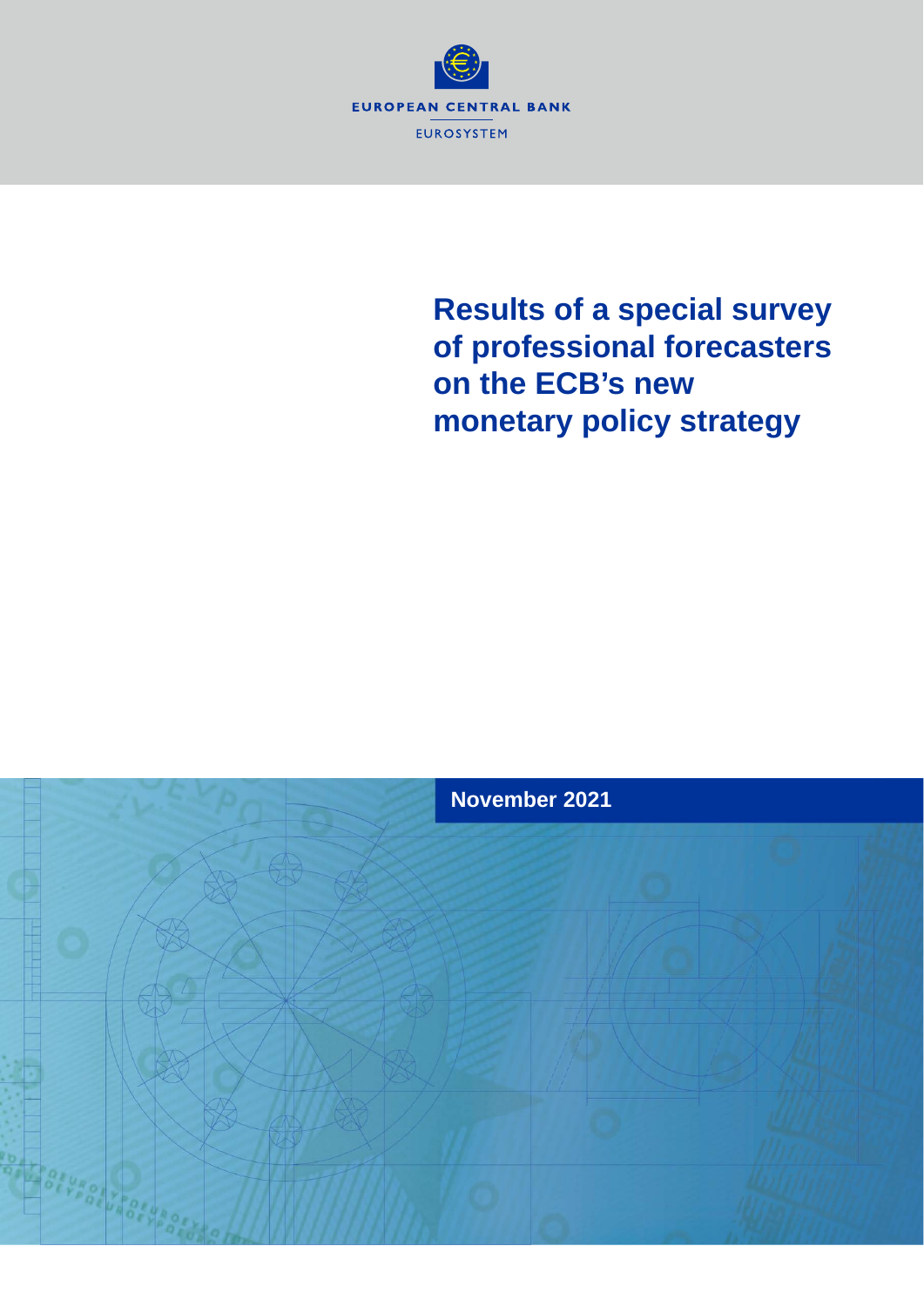# **Contents**

|                | <b>Executive Summary</b>                          | 2  |
|----------------|---------------------------------------------------|----|
| 1              | <b>Background and introduction</b>                | 3  |
| 2 <sup>1</sup> | <b>Main findings</b>                              |    |
|                | <b>Annex - Survey questionnaire and responses</b> | 15 |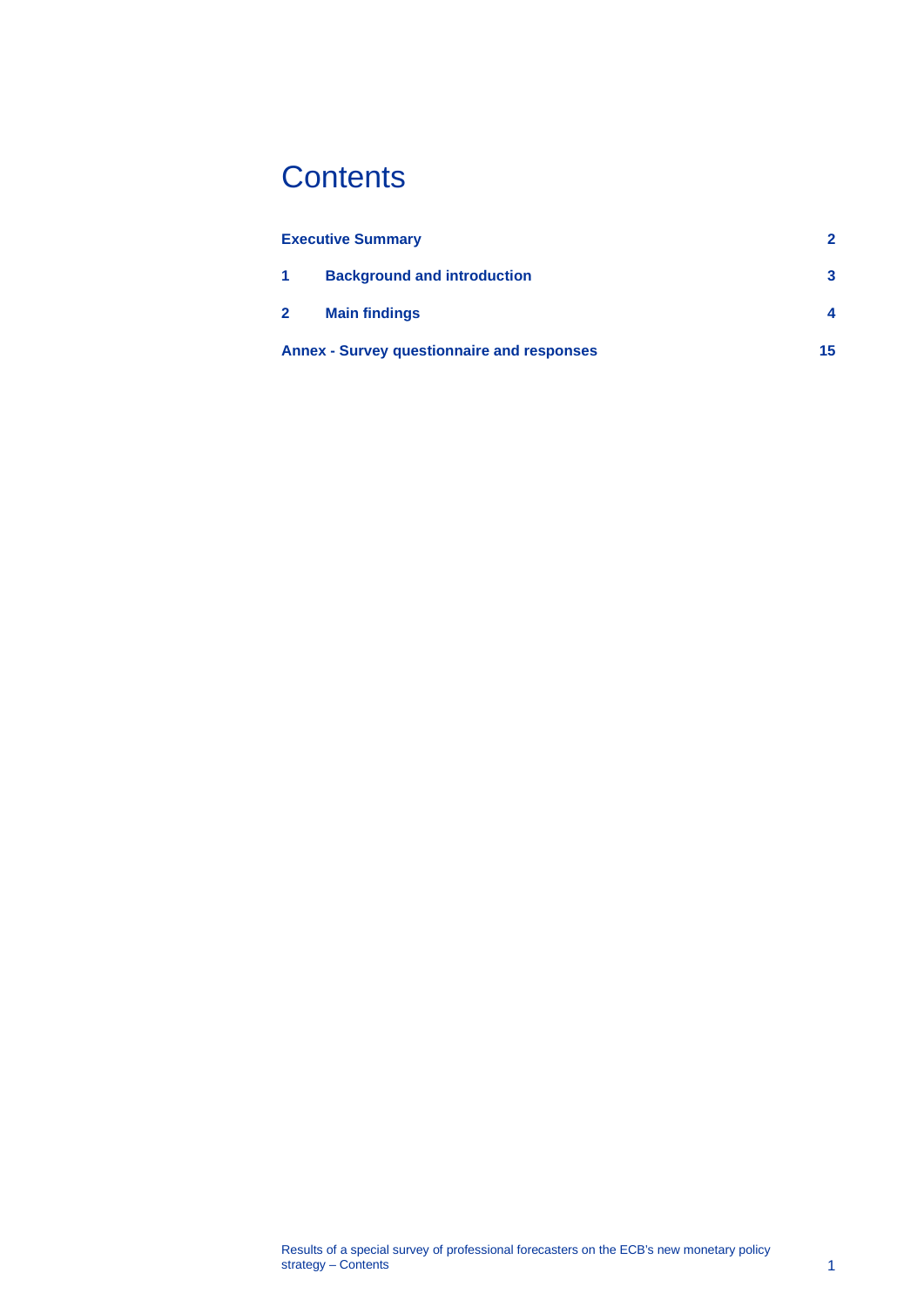## <span id="page-2-0"></span>Executive Summary

The new monetary policy strategy of the European Central Bank (ECB) was published on 8 July 2021. The ECB's strategy had been last been reviewed in 2003. A monetary policy strategy serves two main purposes: first, it provides policymakers with a coherent analytical framework that maps actual or expected economic developments into policy decisions; second, it serves as a vehicle for communicating with the public. **In October 2021 a special survey was conducted among the panel of participants in the ECB's regular Survey of Professional Forecasters (SPF) to understand how they assessed the new strategy and what implications it had for their macroeconomic expectations.** This document provides the aggregated results. Responses were received from 51 institutions, i.e. almost 90% of respondents to the regular survey round carried out at the same time.

**Overall, respondents considered the new strategy to be an improvement. They identified the clear 2% inflation target and explicit reference to symmetry as key elements.** Respondents were asked about 14 key dimensions of the outcome of the strategy review. On balance, they considered them important and an improvement, and thought the new strategy made it more likely that the ECB would meet its mandate and primary objective of price stability in the euro area. However, some cautioned that practical implementation in terms of actual policy changes would ultimately determine whether the inflation target would be met.

**Around one-third of respondents indicated that they had revised or would revise their macroeconomic expectations as a consequence of the review.** For inflation and cost variables (headline inflation, underlying inflation and labour costs), changes to near-term forecasts were limited, while changes to longer-term forecasts were generally to the upside. For real economy variables (real GDP and the unemployment rate), the changes reported were generally for medium-term forecasts. For elements of the ECB's monetary policy toolkit (interest rates, forward guidance, asset purchases and longer-term refinancing operations (LTROs)), respondents had generally revised their forecasts in response to the new strategy in the direction of an easing of the policy stance.

## **The overall results point to a strong correspondence between what respondents saw as key elements and key improvements in the new strategy, but some respondents cautioned that actual actions would matter more than**

**words.** Participants considered it was not clear how owner-occupied housing was to be included, or to what extent or how long an overshooting of the inflation target might be tolerated. A number of respondents also thought that monetary policy might be distracted from its primary objective by the consideration of other aspects, such as climate change. Some respondents said that some dimensions of asset purchases (in particular possible limits on holdings) were not adequately clarified in the new strategy.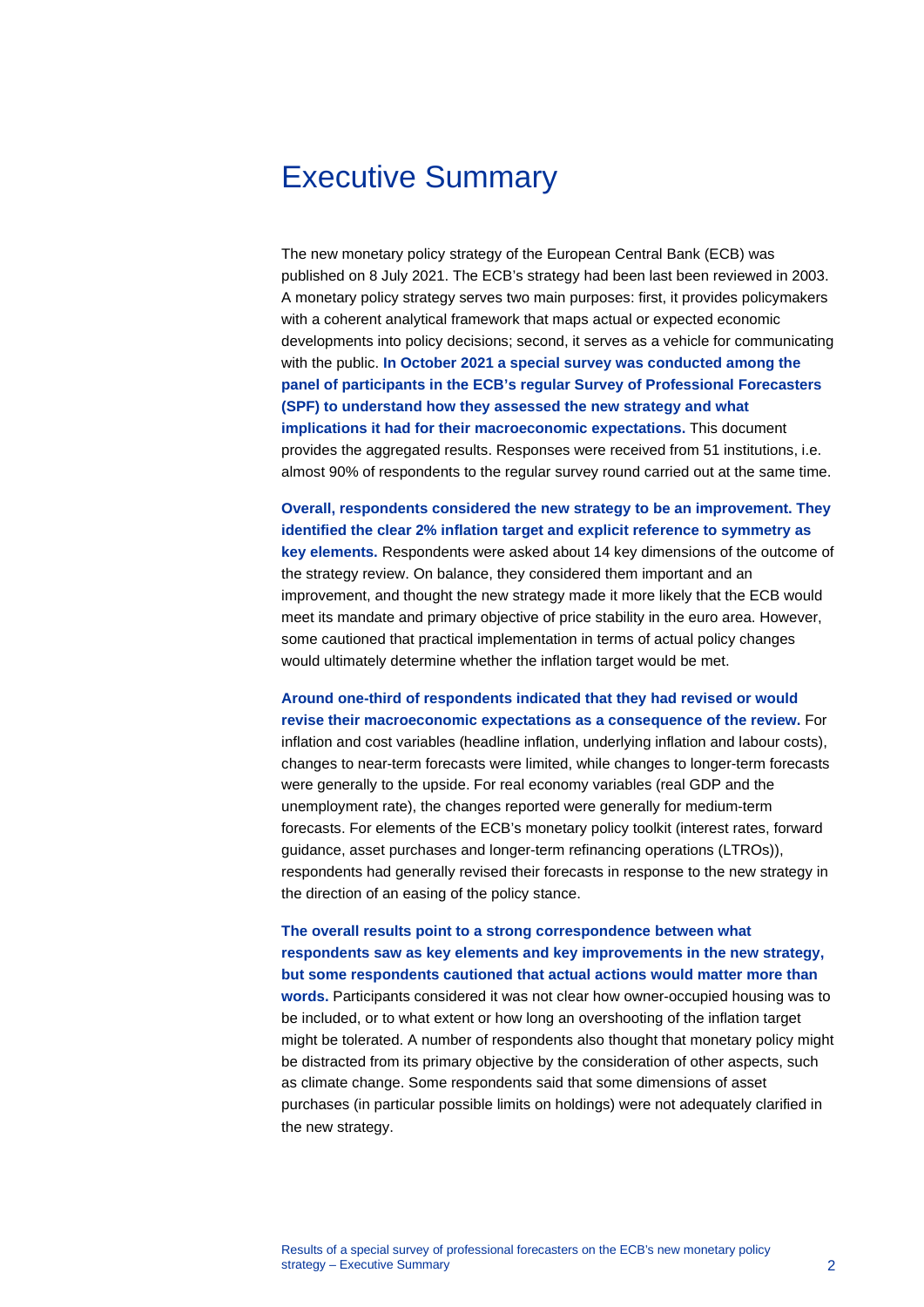## 1 Background and introduction

<span id="page-3-0"></span>**In the SPF survey round for the fourth quarter of 2021, in addition to the regular questionnaire, respondents also received a special questionnaire to garner their assessment of the ECB's new monetary policy strategy.** The questionnaire (see Table A1 in the Annex) covered multiple dimensions of the strategy review and was designed such that respondents could provide very quick answers (via drop-down selections) to most of the questions and could add free-text comments should they wish to do so.

**The response rate to the special survey was very high.** Altogether 51 respondents replied to the questionnaire, i.e. almost 90% of participants in the fourth quarter round. In addition to the responses via the drop-down options, 40 respondents provided a total of 285 qualitative comments, allowing a richer understanding of the factors underlying the summary assessments provided via the drop-down options.<sup>[1](#page-3-1)</sup>

<span id="page-3-1"></span><sup>1</sup> This represents an average of just over seven qualitative comments per respondent who provided a qualitative comment. The median number of qualitative comments provided was five, with a minimum of one and a maximum of 23.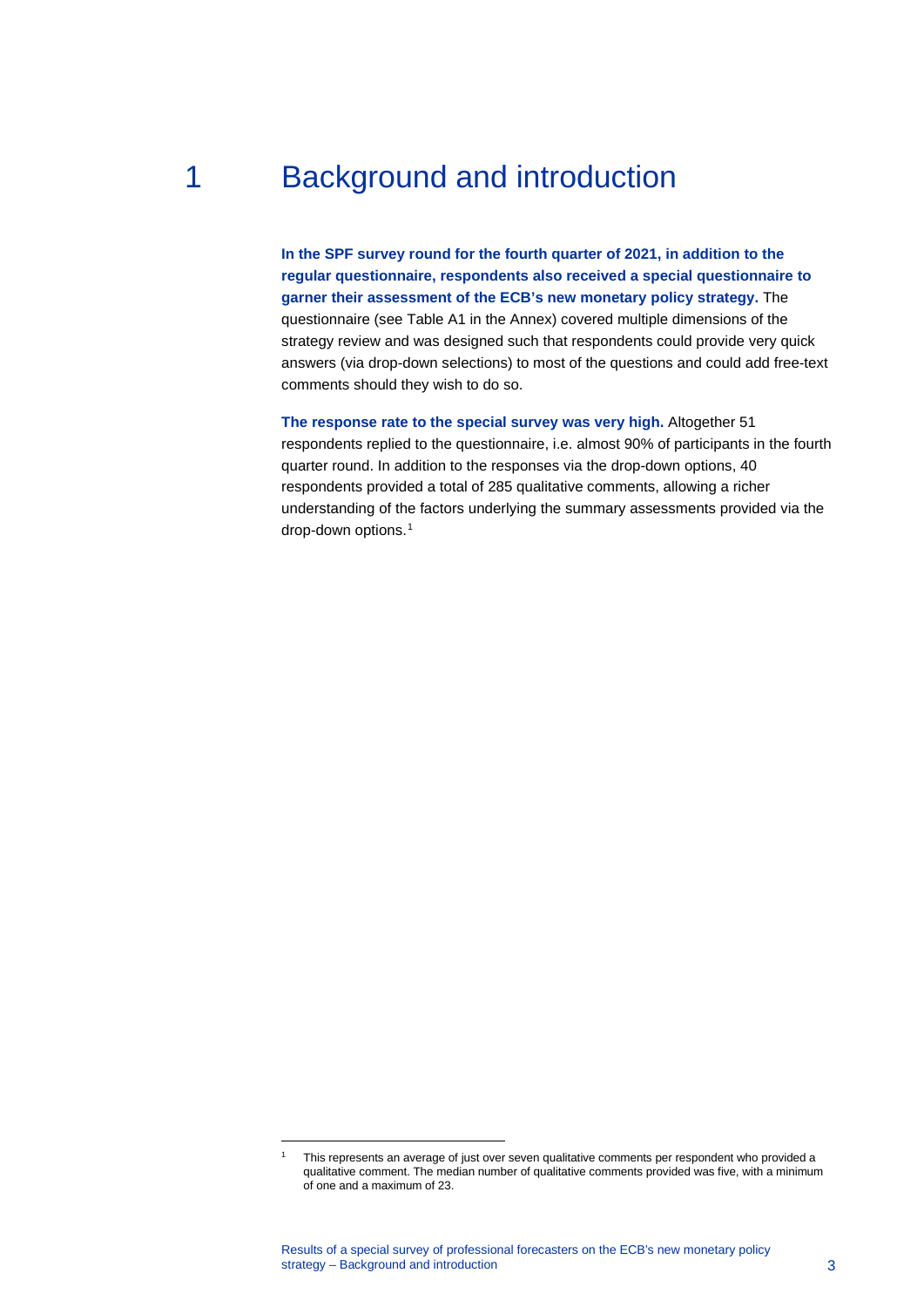## 2 Main findings

<span id="page-4-0"></span>**Three-quarters of respondents viewed the ECB's new monetary policy strategy as an improvement (see Chart 1).** In response to the question, "What is your overall assessment of the ECB's new monetary policy strategy compared with the situation before?" (Question 1), almost 20% of respondents thought that the new monetary policy strategy was "much better", with a further 60% considering it "somewhat better". Almost 20% thought it was "about the same". Only a small minority (three, i.e. 6%) of respondents said they considered the new monetary policy strategy to be "somewhat worse" and none thought it "much worse". The net percentage balance was clearly positive, at +45%.<sup>[2](#page-4-1)</sup>

#### **Chart 1**



What is your overall assessment of the ECB's new monetary policy strategy compared with the situation before?

Note: 51 responses.

**Respondents identified the clearer inflation target of 2% and the explicit reference to symmetry as the key aspects in the new strategy.** In their qualitative comments in response to the question "What, in your opinion, are the key aspects/dimensions of the new monetary policy strategy?" (Question 11), respondents mentioned a large number of dimensions but focused unmistakably on the clearer 2% inflation target and the explicit reference to symmetry in the target. Other aspects identified by many respondents were (a) the statement that taking into account the implications of the effective lower bound (ELB) requires "especially forceful or persistent monetary policy measures"; (b) the statement that forward

guidance, asset purchases and longer-term refinancing operations will remain part of the ECB's monetary policy toolkit; (c) the confirmation, and what some respondents

<span id="page-4-1"></span> $2<sup>2</sup>$  The net percentage balance is a summary statistic frequently used with survey data where answers follow a format such as up/down, better/worse. For this question the net percentage is calculated as (a) the portion of respondents saying "much better" plus half the portion saying "somewhat better" minus (b) half the portion saying "somewhat worse" plus the portion saying "much worse". The score is bounded in the range ±100%, with +100% meaning all respondents said "much better" and -100% meaning all respondents said "much worse". A positive (negative) net percentage balance would generally indicate that more respondents felt the situation was better (worse).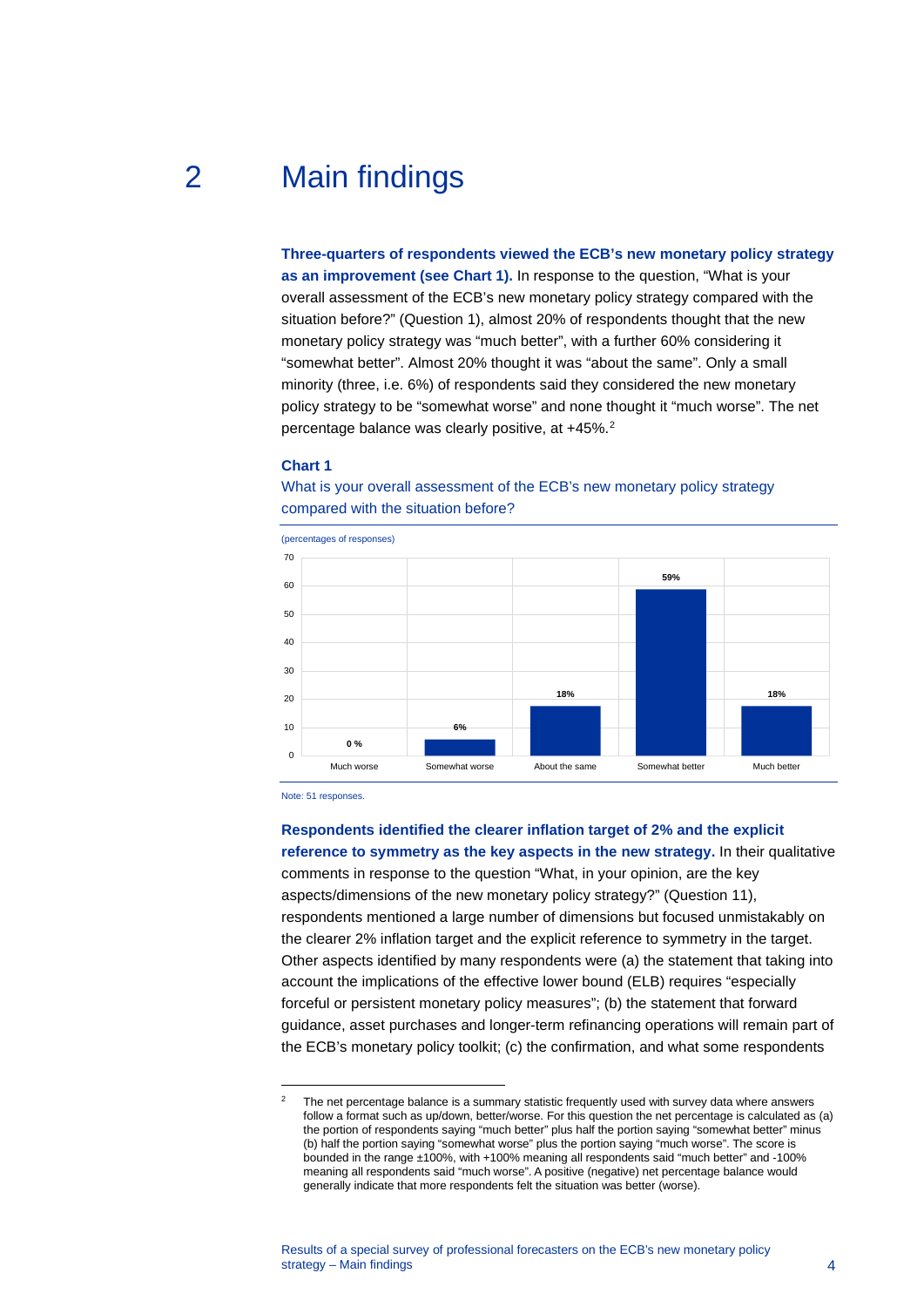considered to be a strengthening, of the medium-term orientation of monetary policy; (d) the recognition that climate change has implications for price stability and the adoption of a climate-related action plan; (e) plans to better take into account owneroccupied housing costs in the measurement of inflation; and (f) the more explicit declaration that the Eurosystem, without prejudice to the price stability objective, shall support the general economic policies in the EU.

**On balance, respondents considered that the new strategy would make it more likely that the ECB meets its primary objective of price stability in the euro area (see Chart 2).** In response to the question "In your opinion, will the new strategy make it more or less likely that the ECB will meet its mandate and primary objective of price stability in the euro area?" (Question 2), almost 40% of respondents thought that the new strategy would make it either somewhat more likely or much more likely that the ECB would fulfil its mandate. Just over half (55%) thought it would be about the same as with the previous strategy (i.e. neither more nor less likely). Only three respondents (6%) thought it would make it somewhat less likely, and none thought much less likely. The net percentage balance was positive, at +19%.

#### **Chart 2**



In your opinion, will the new strategy make it more or less likely that the ECB will meet its mandate and primary objective of price stability in the euro area?

Note: 51 responses.

**Respondents also considered the clearer inflation target and its symmetric nature to be the key improvements in the new strategy.** In their qualitative comments in response to the question "What, in your opinion, are improvements or positive aspects?" (Question 12), respondents mentioned a number of different factors but considered the clearer, symmetric inflation target to be key, particularly as they facilitated communication with the general public and made it easier for the public to understand the strategy. Other positive aspects mentioned by a number of respondents were the support for a better inclusion of owner-occupied housing in inflation measures, the climate-related action plan and the statement that "especially forceful or persistent monetary policy measures are required when the economy is close to the ELB".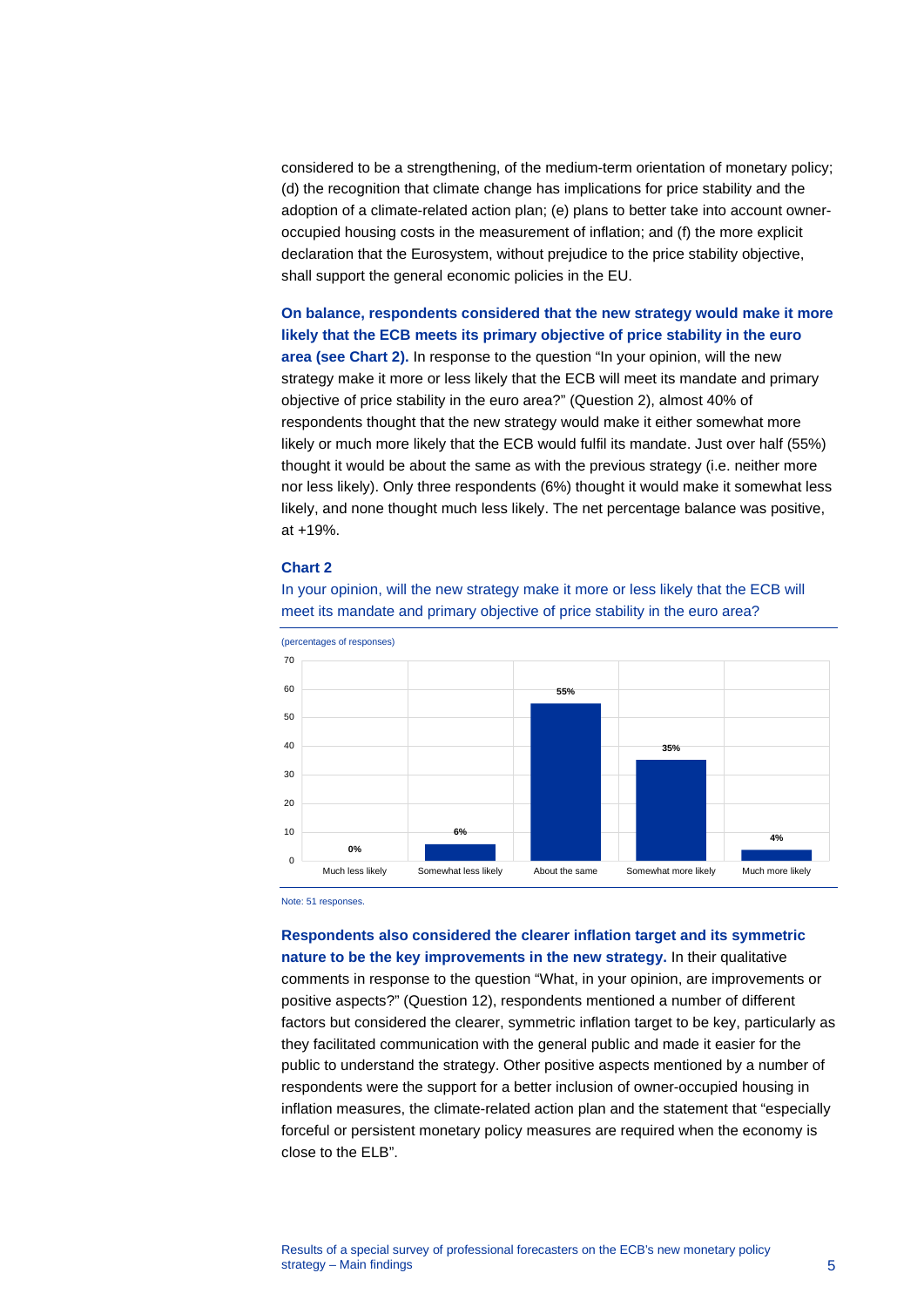## **Respondents expressed the opinion that practical implementation in terms of actual policy changes would ultimately determine whether the inflation target would be met.** In their qualitative comments in response to the question "What, in your opinion, are negative or missing aspects?" (Question 13), respondents mentioned a wide range of issues. For example, a point frequently made was that it was not yet spelt out how the strategy would be implemented in practice and that this would ultimately determine whether the inflation target would be met. Another relatively common theme was perceived ambiguity in aspects such as the inclusion of owner-occupied housing in the strategy and the extent and duration of an overshooting of the inflation target that might be tolerated. A number of respondents also thought that monetary policy might be distracted from its primary objective by the consideration of other aspects, such as climate change. Some respondents said that some dimensions of asset purchases (in particular possible limits on holdings) were not adequately clarified in the new strategy.

**When asked about the importance of specific dimensions of the new strategy and whether these were now better or worse, most respondents considered them all to be at least somewhat important and all at least somewhat better (see Chart 3).** For example, when asked about the move away from "below, but close to, 2%" to a target of 2% (Question 8a), a clear majority (94%) of respondents considered it to be either "very important" (44%) or "somewhat important" (50%). None considered it "neutral", while only three respondents (6%) considered it either "somewhat irrelevant" or "largely irrelevant". The net percentage balance was clearly positive, at +65%. In terms of whether the change constituted an improvement, again a clear majority (91%) thought it had made the strategy either "much better" (31%) or "somewhat better" (60%), while three respondents (7%) thought it was "about the same" and one (or 2%) thought it was "somewhat worse". None thought it was "much worse". The net percentage balance was clearly positive, at +60%. For detailed percentages of the answers on the other dimensions see Table A2 in the Annex.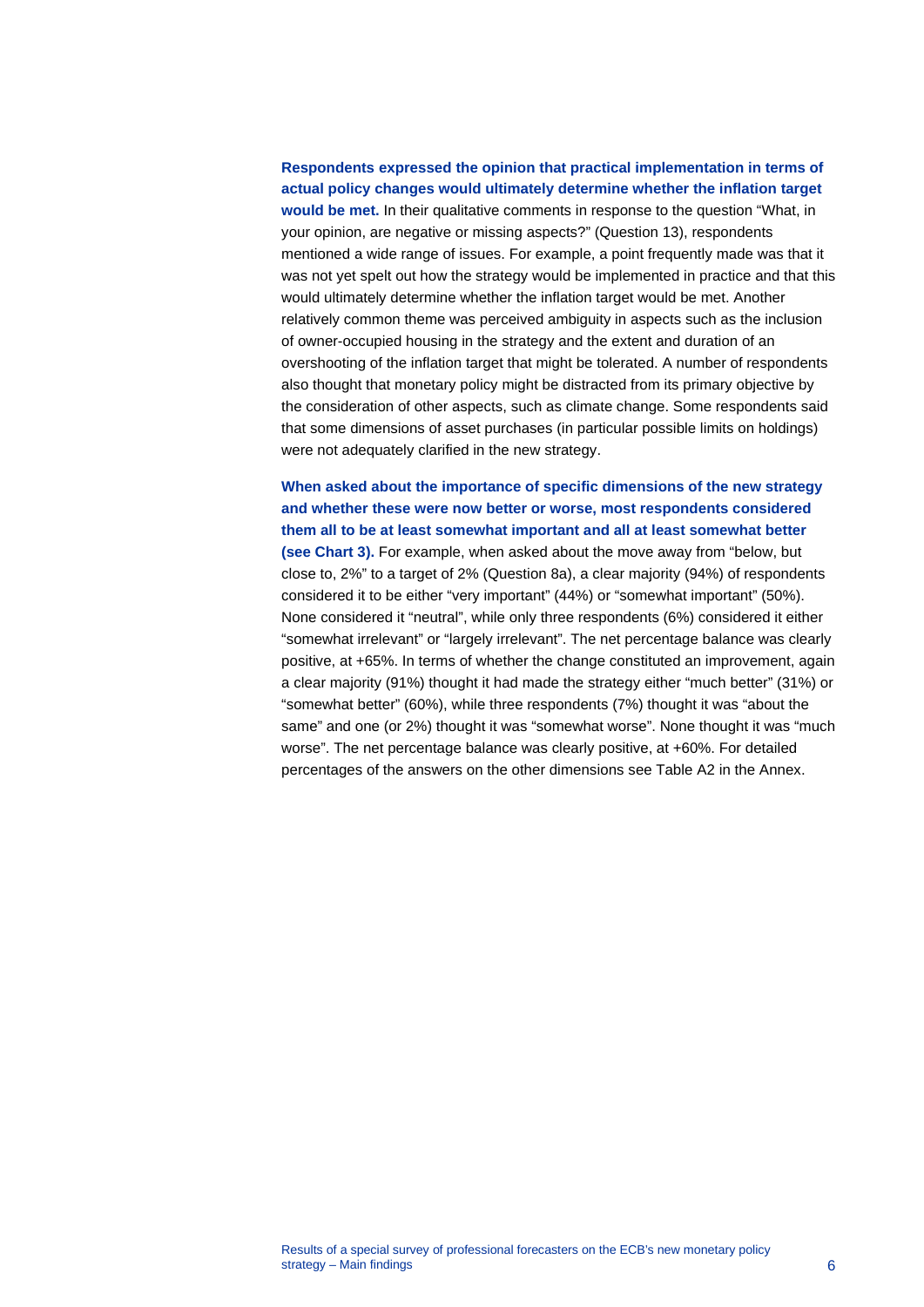#### **Chart 3**

Respondents were asked for their opinion of the following elements/statements in terms of their unimportance/importance and whether they represent a deterioration/improvement in the strategy

**a) What is your assessment of the following elements/statements in terms of their unimportance/importance?**

(percentages of responses)



**b) What is your assessment of the following elements/statements in terms of whether they represent a deterioration/improvement in the strategy?**



Notes: 43-48 responses per dimension. Element A refers to "Move away from 'below but close to 2%' to '2%'"; Element B refers to "Explicit reference to symmetry in the 2% inflation target"; Element C refers to "Confirmation of medium-term orientation"; Element D<br>refers to "HICP remaining appropriate index for quantifying the price stability objectiv roadmap to include owner-occupied housing in the HICP"; Element F refers to "Proportionality assessment"; Element G refers to "Especially forceful or persistent monetary policy measures when close to effective lower bound (ELB)"; Statement H refers to "Primary<br>monetary policy instrument is the set of ECB policy rates"; Statement I refers to "Othe purchases and longer-term refinancing operations) will remain an integral part of the toolkit"; Element J refers to "Adoption of climate-<br>related action plan"; Element K refers to "Analytical framework (from two-pillar to and financial analysis)"; Element L refers to "Communication"; Statement M refers to "Without prejudice to the price stability objective, the Eurosystem shall support the general economic policies in the EU with a view to contributing to the achievement of the Union's<br>objectives as laid down in Article 3 of the Treaty on European Union"; and Statement N refe to the smooth conduct of policies pursued by the competent authorities relating to the prudential supervision of credit institutions and the stability of the financial system".

**In general, there was a strong correlation between the ranking of the various dimensions in terms of their perceived importance and in terms of the perceived improvement they led to.** In terms of percentage balances, respondents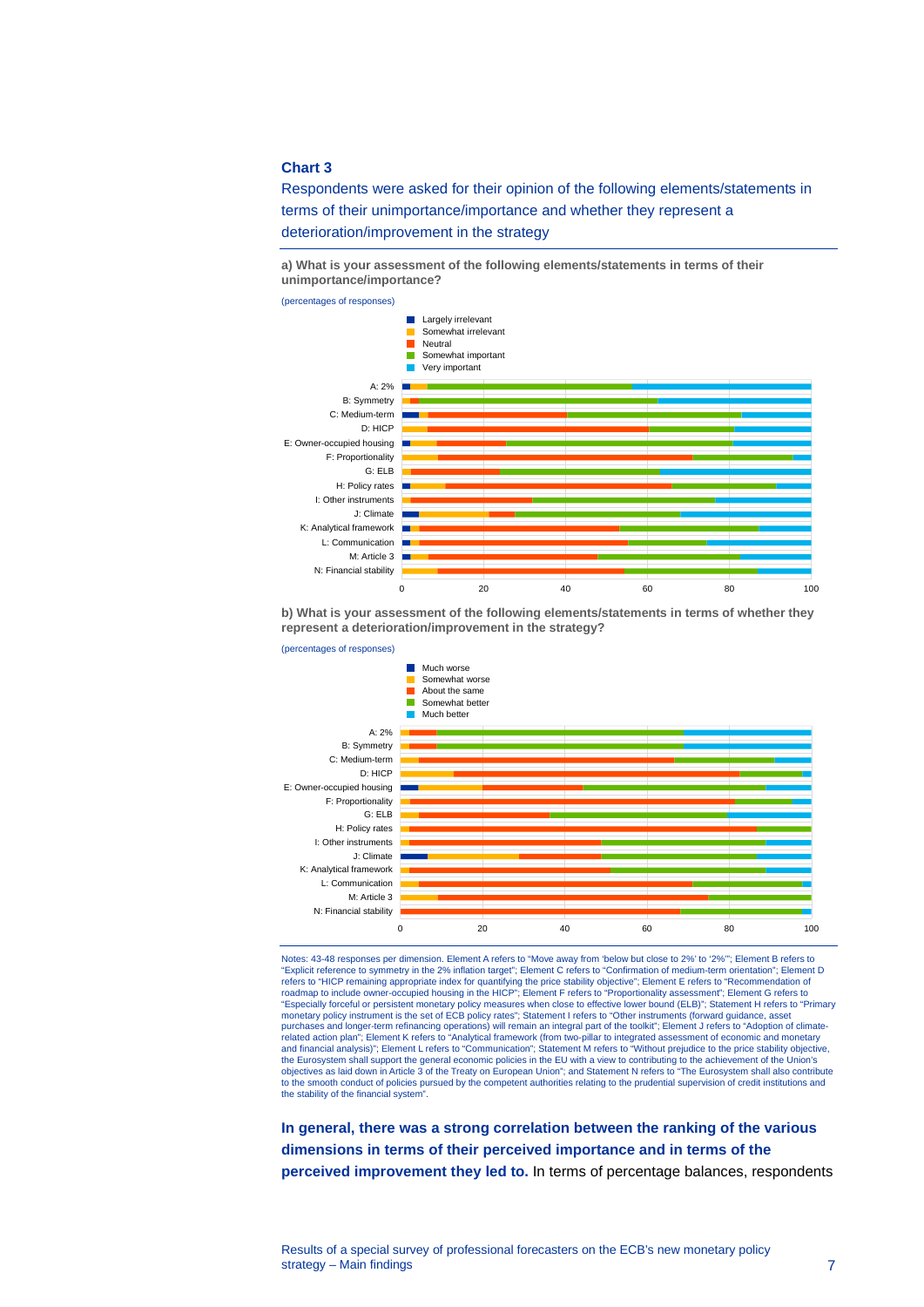ranked the explicit reference to symmetry and the move from "below, but close to, 2%" to "2%" as the two most important elements (see Table 1). Other elements with relatively high net percentage balances were the reference to especially forceful or persistent measures when close to the ELB, the permanently expanded toolkit and the climate-related action plan. However, all the dimensions surveyed received a positive net percentage balance, indicating that respondents considered them important. In terms of the ranking of improvement, the first four items (symmetry, the 2% target, especially forceful or persistent measures when close to the ELB and the expanded toolkit) were ranked the same as for their importance. More generally there was a strong correlation between the rankings of the various dimensions in terms of their perceived importance and the perceived improvement they led to, with a Pearson rank correlation coefficient of 0.87 and all the elements being in the upper right-hand quadrant of the importance/improvement matrix (see Chart 4).

#### **Table 1**

| Rank           | Importance              | <b>Score</b> | <b>Rank</b>    | Improvement             | <b>Score</b> |
|----------------|-------------------------|--------------|----------------|-------------------------|--------------|
| 1              | Symmetry                | 66%          | 1              | Symmetry                | 60%          |
| $\overline{2}$ | 2%                      | 65%          | $\mathbf{1}$   | 2%                      | 60%          |
| 3              | <b>ELB</b>              | 56%          | 3              | <b>ELB</b>              | 39%          |
| 4              | Other instruments       | 45%          | $\overline{4}$ | Other instruments       | 30%          |
| 5              | <b>OOH</b>              | 42%          | 5              | Analytical<br>framework | 29%          |
| 6              | Climate                 | 40%          | 6              | <b>OOH</b>              | 21%          |
| $\overline{7}$ | Medium-term             | 34%          | $\overline{7}$ | Medium-term             | 19%          |
| 8              | Communication           | 33%          | 8              | Financial stability     | 17%          |
| 9              | Article 3               | 31%          | 9              | Communication           | 14%          |
| 10             | <b>HICP</b>             | 27%          | 9              | Climate                 | 14%          |
| 10             | Analytical<br>framework | 27%          | 11             | Proportionality         | 11%          |
| 12             | Financial stability     | 25%          | 12             | Article 3               | 8%           |
| 13             | Policy rates            | 16%          | 13             | Policy rates            | 6%           |
| 14             | Proportionality         | 12%          | 14             | <b>HICP</b>             | 3%           |

Ranking of elements/statements by (a) importance and (b) contribution to improvement

Notes: "Symmetry" refers to "Explicit reference to symmetry in the 2% inflation target"; "2%" refers to "Move away from 'below, but<br>close to, 2%' to '2%'"; "ELB" refers to "Especially forceful or persistent monetary policy (ELB)"; "Other instruments" refers to "Other instruments (forward guidance, asset purchases and longer-term refinancing operations) will remain an integral part of toolkit"; "OOH" refers to "Recommendation of roadmap to include owner-occupied housing in the HICP"; "Climate" refers to "Adoption of climate-related action plan"; "Medium-term" refers to "Confirmation of medium-term orientation";<br>"Communication" refers to "Communication"; "Article 3" refers to "Without prejudice to the p support the general economic policies in the EU with a view to contributing to the achievement of the Union's objectives as laid down<br>in Article 3 of the Treaty on European Union"; "HICP" refers to "HICP remaining appropr and financial analysis)"; "Financial stability" refers to "The Eurosystem shall also contribute to the smooth conduct of policies pursued<br>by the competent authorities relating to the prudential supervision of credit instit rates" refers to "Primary monetary policy instrument is the set of ECB policy rates"; and "Proportionality" refers to "Proportionality assessment".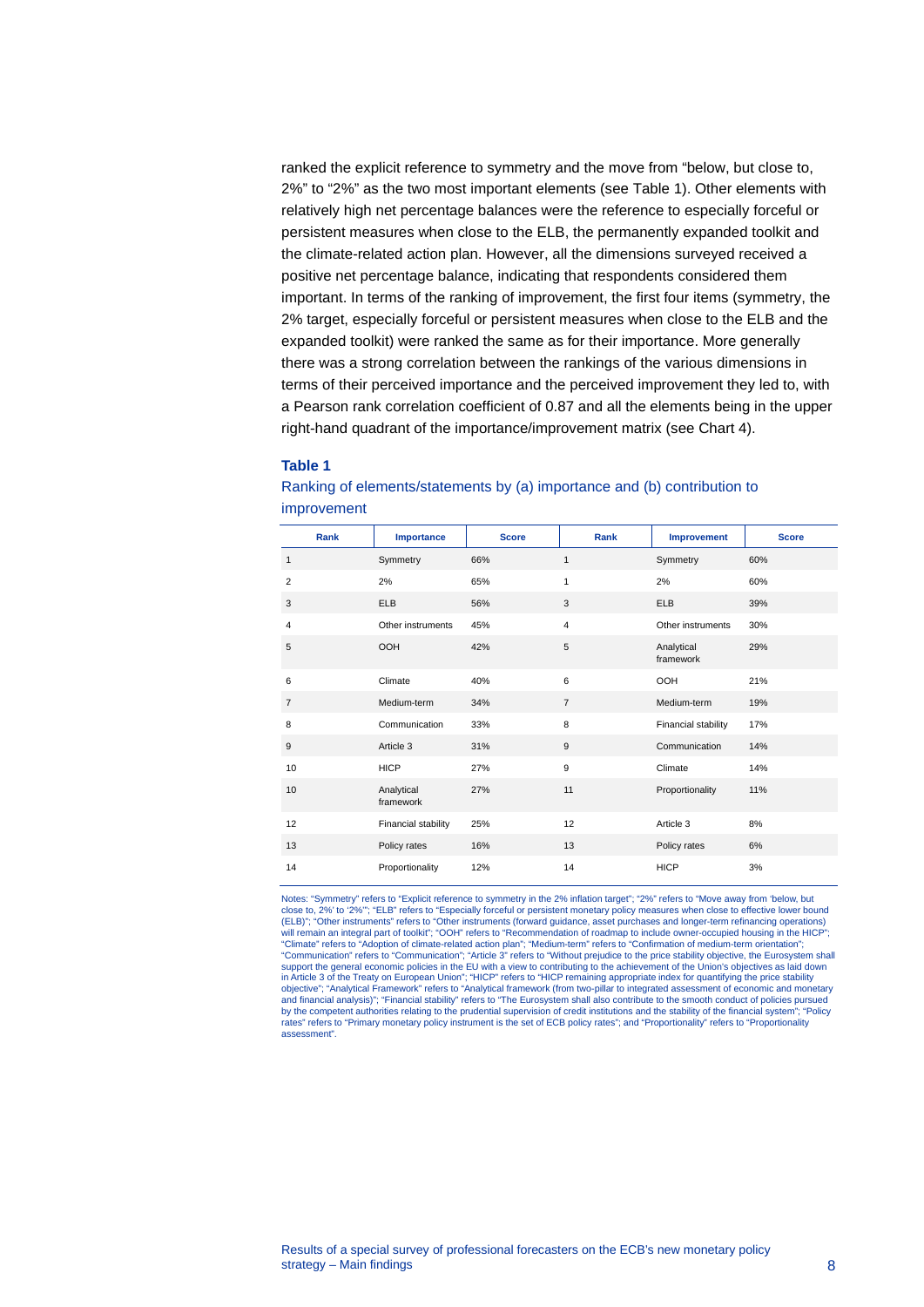#### **Chart 4**



Correlation of assessments of the importance and contribution to improvement of various elements of the new strategy

Notes: For explanation of elements A-N, see the notes to Chart 3

**A clear majority of respondents said that the new strategy had improved their understanding of the ECB's price stability target, and a small majority (just over 50%) said it had improved their understanding of the ECB's monetary policy reaction function (see Chart 5).** A clear majority of respondents (76%) said that the new strategy had significantly improved their understanding of the ECB's price stability objective and 24% said it had not, some of the latter arguing that the previous formulation was already clear enough and symmetry was also understood there. On balance, the new strategy has also helped improve respondents' understanding of the ECB's monetary policy reaction function, with 53% agreeing with this statement and 47% disagreeing. In their qualitative comments on Question 4, many respondents said that actions would ultimately determine whether the policy reaction function had become clearer.

#### **Chart 5**

Has the new monetary policy strategy enhanced your clarity of understanding of...?



Note: 51 responses to both questions.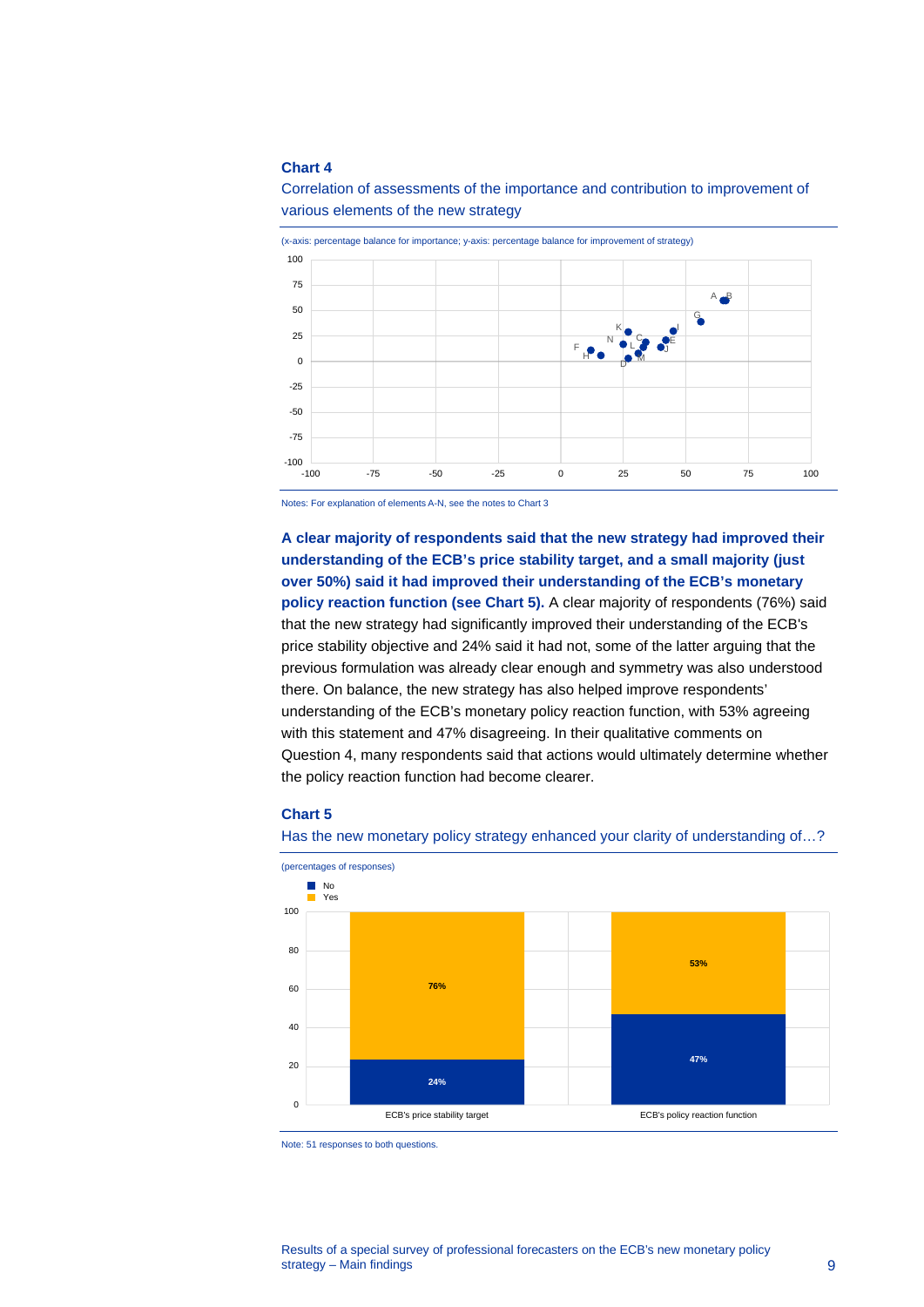## **Around one-third of respondents said that they had changed their**

**macroeconomic forecasts in response to the new strategy.** Of the 50 respondents to Question 7, one-third (17) said they had revised their macroeconomic forecasts, while two-thirds (33) said they had not. Respondents that reported having changed their forecasts were then asked about a number of variables (HICP inflation, underlying inflation, real GDP, the unemployment rate, labour costs, interest rates, forward guidance, asset purchases, LTROs and the euro exchange rate) and horizons (up to one year ahead, one to two years ahead, three to four years ahead and five or more years ahead) – see Chart 6.

**For headline inflation, underlying inflation and labour costs, changes to nearterm forecasts were limited, while changes to longer-term forecasts were generally to the upside.** In response to Questions 7b, 7c and 7f, which asked about HICP inflation, underlying inflation and labour costs respectively, respondents that reported having changed their macroeconomic forecasts in response to the new strategy indicated that they did not do so for the very near-term horizon (up to one year ahead). However, as the horizon lengthened, a growing number of respondents indicated that they had increased their forecasts to the upside. For example, for HICP inflation five or more years ahead, 71% of respondents reported that they had raised their forecasts. For the euro exchange rate (Question 7k), a number of respondents (14-38% depending on the horizon) indicated that they had revised down their forecasts.

**For real economy variables (real GDP and the unemployment rate), reported changes as a result of the new strategy were generally for medium-term horizons.** In response to Questions 7d and 7e, which asked about real GDP growth and the unemployment rate respectively, respondents that reported having changed their macroeconomic forecasts in response to the new strategy indicated that they did so for medium-term horizons (one to two years ahead and three to four years ahead) and less so for the near-term horizon (up to one year ahead) or the longerterm horizon (five or more years ahead).

**For elements of the ECB's monetary policy toolkit (interest rates, forward guidance, asset purchases and LTROs) respondents had generally revised their forecasts in response to the new strategy in the direction of an easing of the policy stance.** In response to Questions 7g, 7h, 7i and 7j, which asked about the interest rate on the main refinancing operations (MRO), forward guidance, asset purchases and LTROs respectively, respondents that had revised their forecasts in response to the new strategy had generally done so in the direction of an easing of the policy stance (i.e. interest rates down, forward guidance lengthened and asset purchases and LTROs increased). For interest rates, although there was little change for the near term (up to one year ahead), around a quarter of respondents indicated they had revised down their forecast for the one to two-year ahead horizon, while around half had revised their forecasts down for the two to four-year ahead and five-year or more ahead horizons. On forward guidance, respondents had generally revised their forecasts in the direction of a lengthening of the current period of forward guidance. On asset purchases and LTROs, a number of respondents indicated that they had revised up their forecasts. This was more the case for asset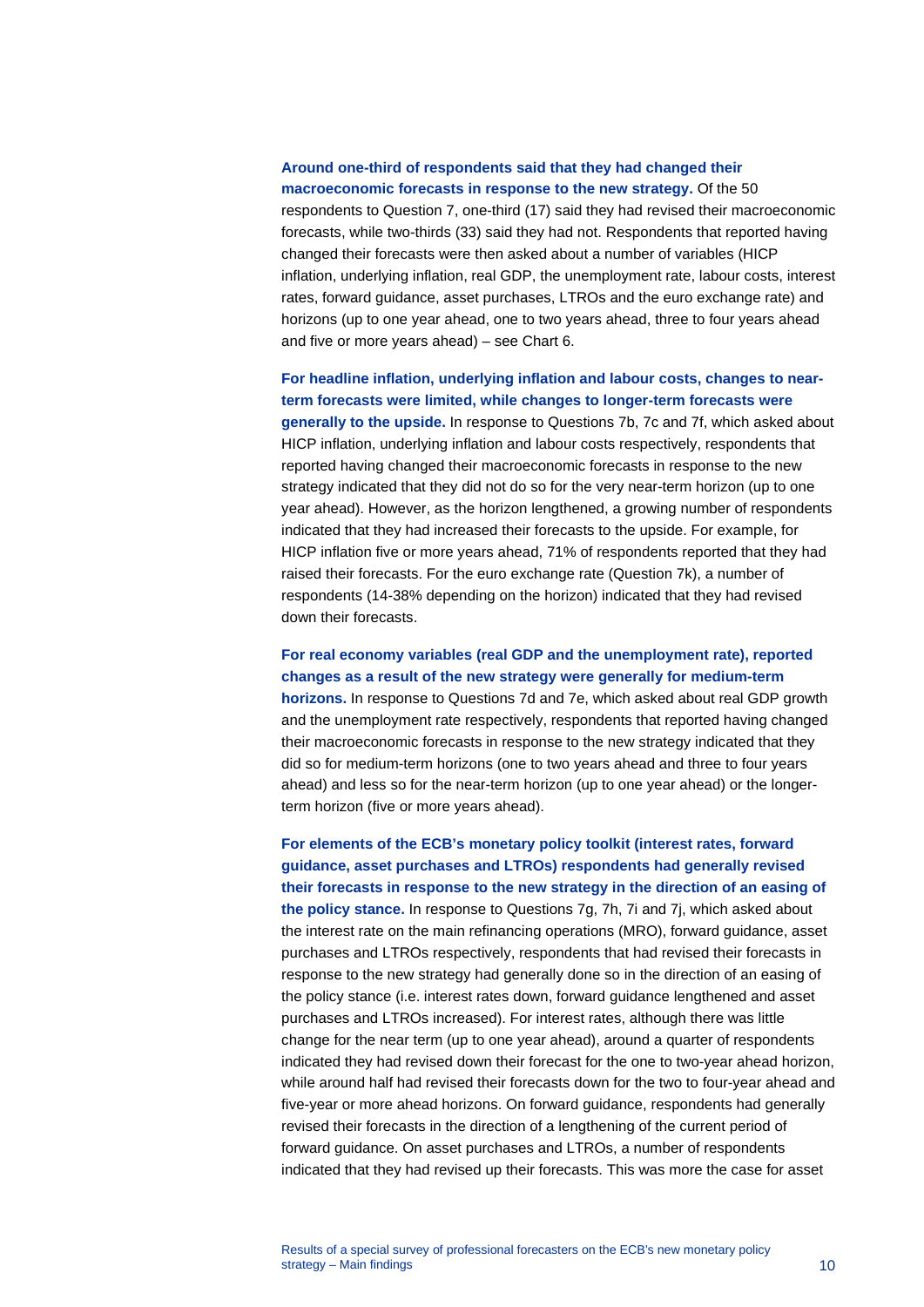purchases than LTROs and also more for the one to two-year ahead and three to four-year ahead horizons.

#### **Chart 6**

If you have changed your macroeconomic forecasts in response to the new monetary policy strategy, indicate down/unchanged/up for each variable/assumption and horizon



Notes: Between 13 and 16 responses for each dimension and horizon. For forward guidance, "shorter" is represented by "down" and<br>"longer" is represented by "up"; for the euro exchange rate "down (depreciation)" is represent "longer" is represented by "up"; for the euro exchange rate "down (depreciation)" is represented by "down" and "up (app represented by "up"

**Considering longer-term inflation expectations in more detail, a large share (about 60%) of respondents kept their five-year ahead inflation expectations unchanged in response to the new monetary policy strategy, but over onethird revised them up (see Chart 7).** Slightly over one-third of respondents (36%) said they had revised their five-year ahead inflation expectations, while 64% said they had not. Of those saying they had revised their expectations, the vast majority  $(94%)$  had revised them upward.<sup>[3](#page-11-0)</sup> When asked how by much they had changed their five-year ahead inflation expectations, 67% said by 0.1 percentage points, 17% said

<span id="page-11-0"></span><sup>&</sup>lt;sup>3</sup> The other respondent did not provide an answer to the directional question. Respondents were offered the option of responding that they had revised down their expectations, but none indicated this.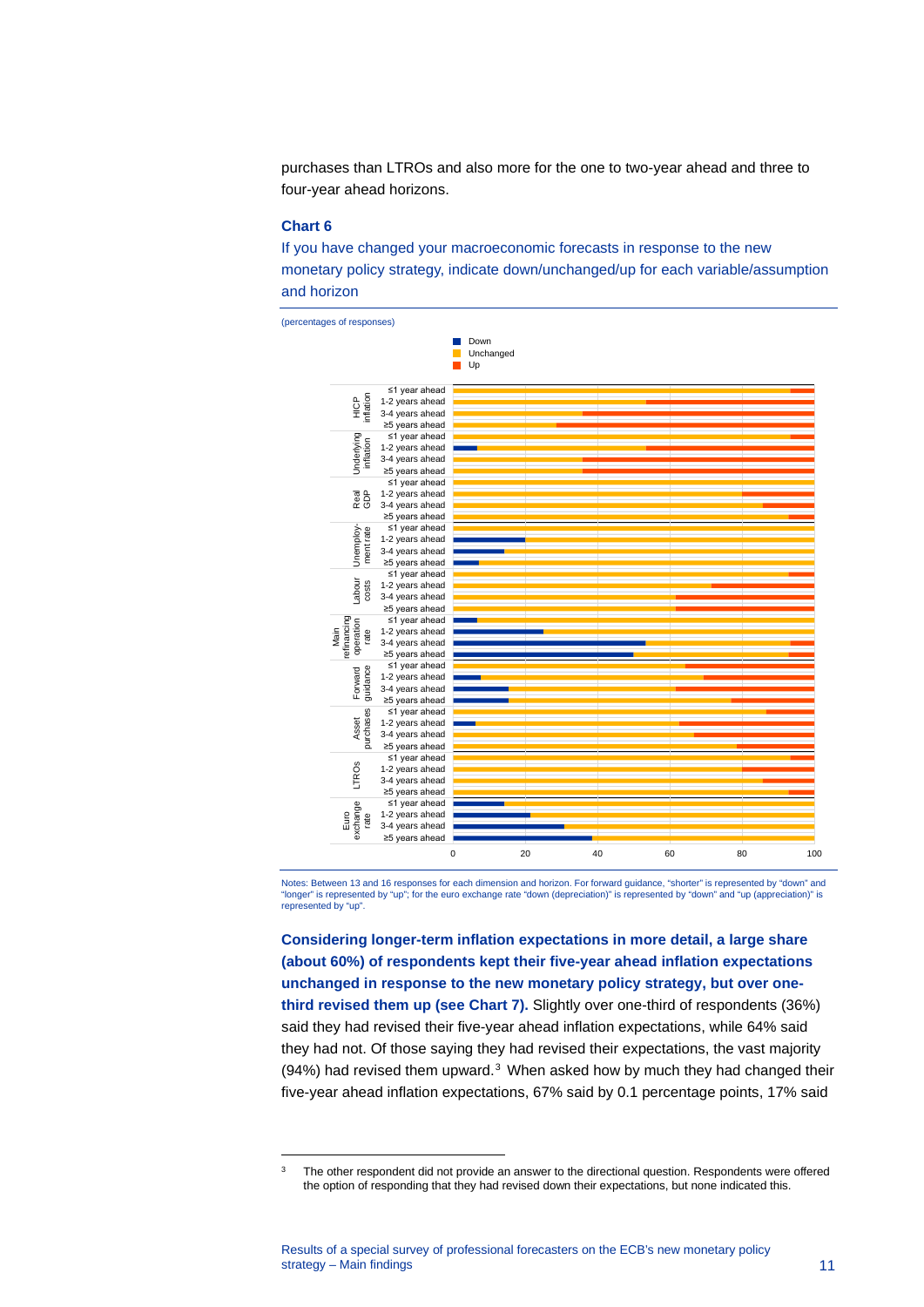by 0.2 percentage points and 6% (one respondent) by 0.3-0.5 percentage points (see Chart 8). The remainder (11%) did not provide a quantitative answer.

#### **Chart 7**

In response to the new monetary policy strategy, have you revised or changed your assessment of



Note: 50 responses to both questions.

#### **Chart 8**

Revisions of five-year ahead inflation expectations in response to the new monetary policy strategy



Note: 18 responses.

**Relative to their point expectations, more respondents (nearly half) indicated that they had changed their assessment of the balance of risks to their fiveyear ahead inflation expectations (see Chart 7).** Almost one-half of respondents (46%) said the new monetary policy strategy had changed their view of the balance of risks to their five-year ahead inflation expectations, with the vast majority (96%) saying this change was to the upside. In their qualitative comments, some respondents noted that the upward revision to the balance of risks essentially meant that they were now less to the downside (the question focused on the change in the assessment of the balance of risks and not the level of risk per se).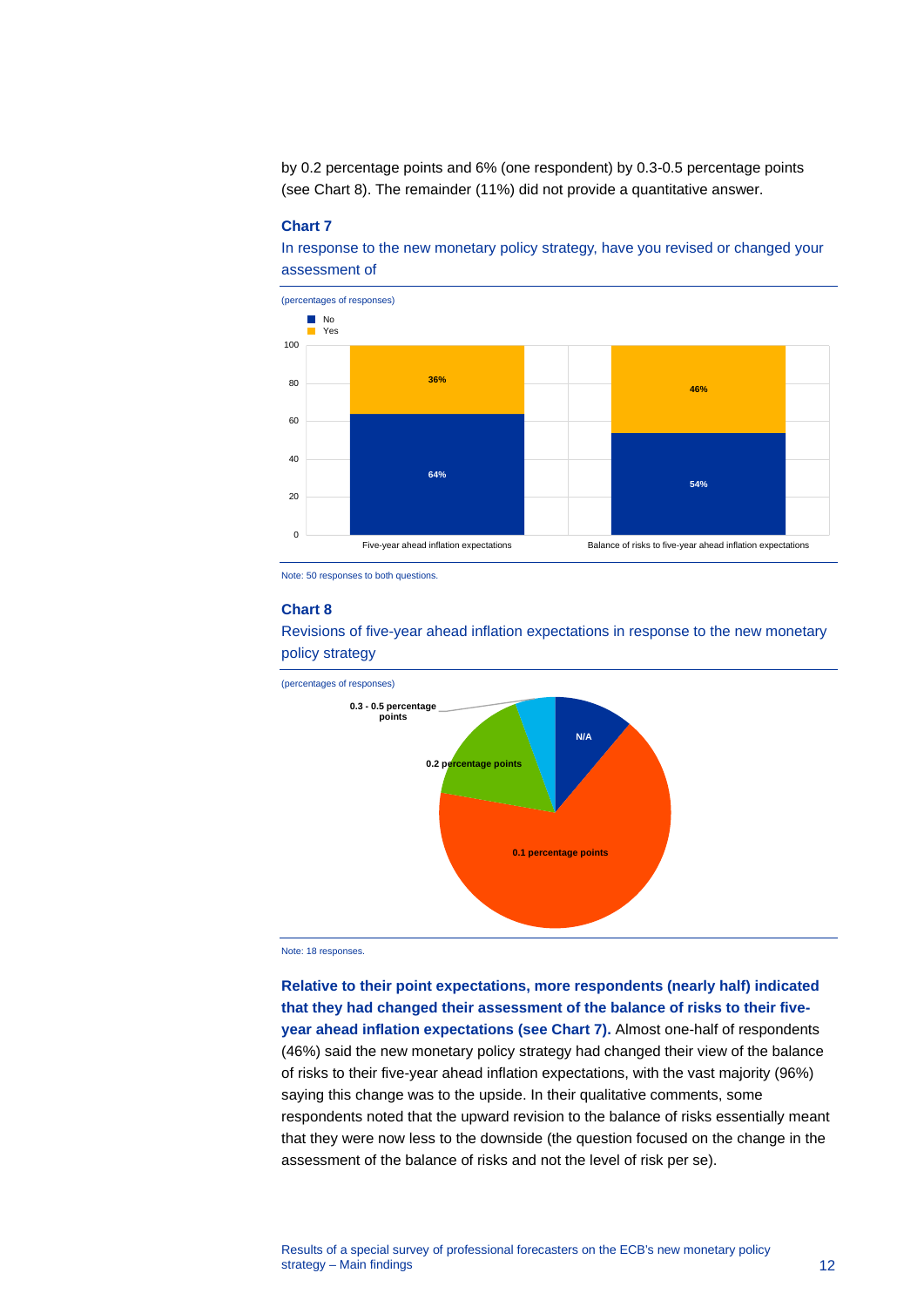**Respondents indicated that the eventual inclusion of owner-occupied housing in the HICP would likely increase their longer-term inflation expectations as well as the degree of uncertainty surrounding them.** Questions 10a and 10b asked "*When the criterion (i.e. with high quality, monthly frequency and sufficient timeliness) for the fourth stage of the roadmap for including owner-occupied housing in the HICP is satisfied: (a) how will this likely impact the level of your longer-term inflation expectations? and (b) how will this likely impact the uncertainty surrounding your longer-term inflation expectations?*". The responses to the two parts of this question were broadly similar, with approximately the same portion (61% and 58% respectively) indicating an increase in the level of their longer-term inflation expectations and in the uncertainty surrounding them – see Chart 9. Around one-fifth of respondents indicated no change, while another fifth said that they did not know.

#### **Chart 9**

When the criterion for the fourth stage of the roadmap for including owner-occupied housing in the HICP is satisfied, how will this likely impact the following aspects?



Note: 49 and 48 responses respectively.

**The modal understanding of the medium-term horizon was two to three years ahead, while the modal answer for the long term (or steady-state) was five to** 

**ten years ahead.** In Questions 9a and 9b respondents were asked for their understanding of the "medium-term horizon" and of the "long term (steady-state)". Respondents were asked to provide their answers in terms of years, with no other guidance or direction. Although there were a wide range of answers, it was possible to bunch them into a number of categories. For the medium-term horizon, the modal response was two to three years ahead, with 47% of responses – see Chart 10. A noteworthy portion (36%) indicated three to five years ahead. An approximate weighted average of the various categories would suggest a mean response of slightly more than three years. In their qualitative comments, some respondents noted a degree of "state-dependency" on the stage of the business cycle and the nature of shocks being faced. For the understanding of the long term (steady-state), the modal answer (48%) was five to ten years, although a considerable portion (43%) reported up to five years – see Chart 11. A smaller portion (9%) reported more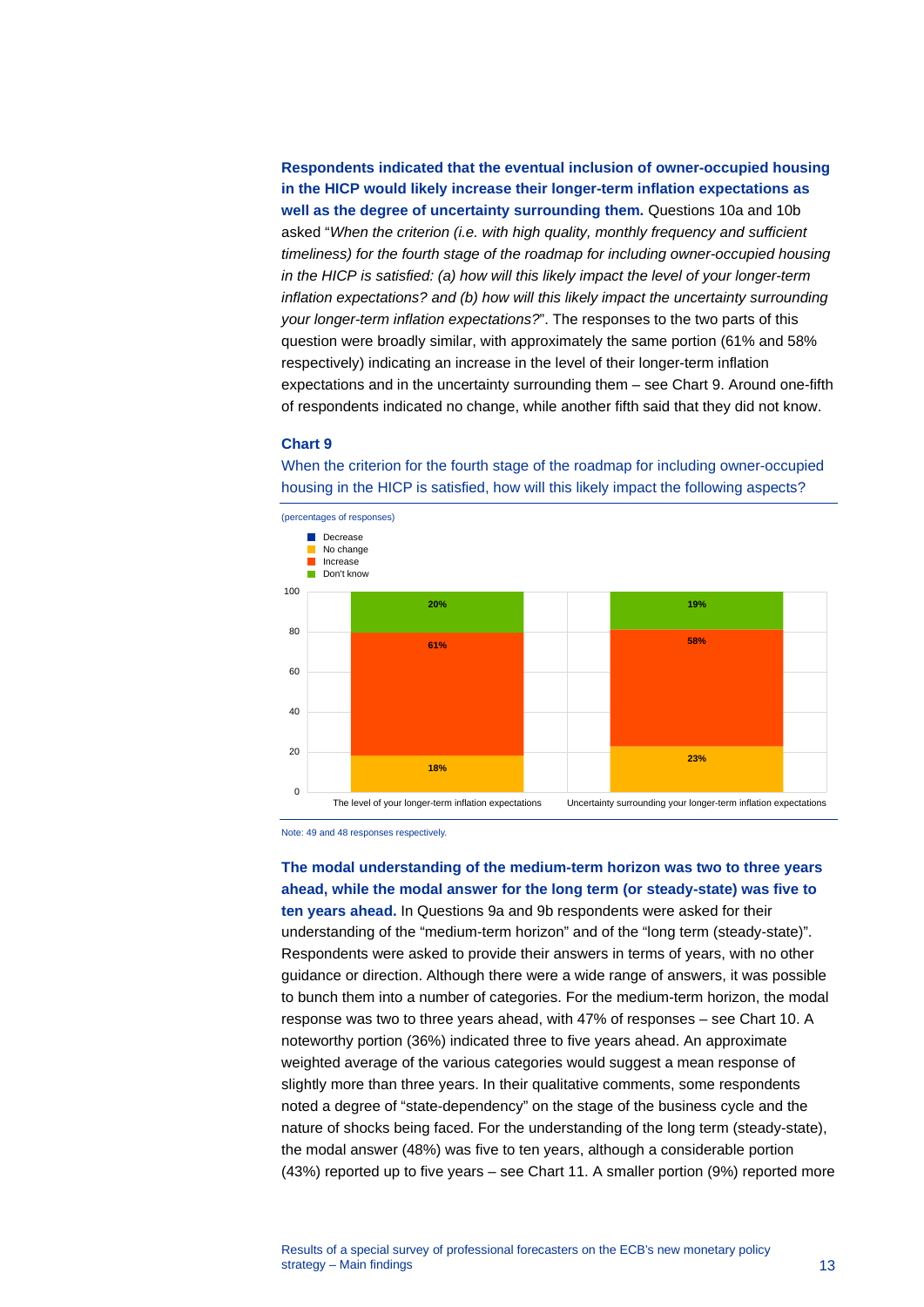than ten years. Overall, the responses suggest a horizon of slightly less than five years to ten years. Among the qualitative comments, some respondents again noted possible "state-dependency" or said that forecasts were not made for specific actions over that horizon.

## **Chart 10**

## Understanding of the medium-term horizon



Note: 47 responses.

#### **Chart 11**

## Understanding of the long term (steady-state)



Note: 44 responses.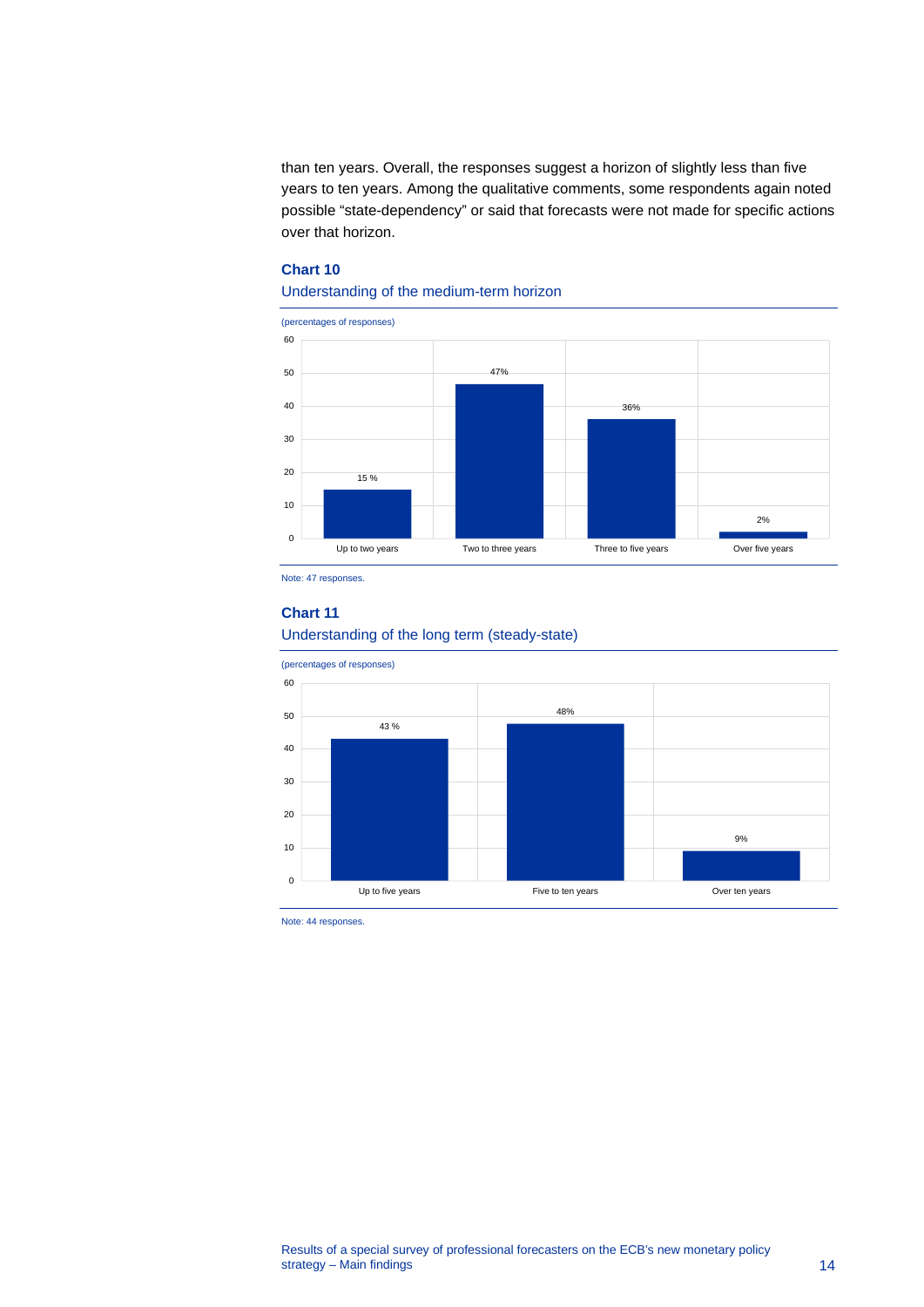# <span id="page-15-0"></span>Annex - Survey questionnaire and responses

### **Table A1**

Survey questionnaire

|                  | <b>Question</b>                                                                                                                                                     | <b>Possible</b><br>answers                                                                                   |
|------------------|---------------------------------------------------------------------------------------------------------------------------------------------------------------------|--------------------------------------------------------------------------------------------------------------|
| Q <sub>1</sub>   | What is your overall assessment of the ECB's new monetary policy strategy compared with the<br>situation before?                                                    | much worse<br>somewhat worse<br>about the same<br>somewhat better<br>much better                             |
| Q <sub>2</sub>   | In your opinion, will the new strategy make it more or less likely that the ECB will meet its<br>mandate and primary objective of price stability in the euro area? | much less likely<br>somewhat less<br>likely<br>about the same<br>somewhat more<br>likely<br>much more likely |
| Q3               | In your opinion, has the new monetary policy strategy enhanced your clarity of understanding of<br>the ECB's price stability target?                                | no; yes                                                                                                      |
| Q4               | In your opinion, has the new monetary policy strategy enhanced your clarity of understanding of<br>the ECB's policy reaction function?                              | no; yes                                                                                                      |
| Q5a              | Have you revised your five-year ahead inflation expectations in response to the new monetary<br>policy strategy?                                                    | no; yes                                                                                                      |
| Q5 <sub>b</sub>  | If yes, in what direction?                                                                                                                                          | down; N/A; up                                                                                                |
| Q <sub>5c</sub>  | and by how much (in absolute percentage point terms)?                                                                                                               | N/A<br>< 0.1<br>0.1<br>0.2<br>$0.3 - 0.5$<br>$0.6 - 1.0$<br>>1.0                                             |
| Q <sub>6</sub> a | Has the new monetary policy strategy changed your assessment of the balance of risks to five-<br>year ahead inflation expectations?                                 | no; yes                                                                                                      |
| Q6b              | If yes, in what direction?                                                                                                                                          | down; N/A; up                                                                                                |
| Q7a              | Have you changed your macroeconomic forecasts in response to the new monetary policy<br>strategy?                                                                   | no; yes                                                                                                      |
| Q7b              | If yes, [indicate the change for] HICP inflation                                                                                                                    | down<br>unchanged<br>up                                                                                      |
| Q7c              | If yes, [indicate the change for] underlying inflation                                                                                                              | same as O7b                                                                                                  |
| Q7d              | If yes, [indicate the change for] real GDP                                                                                                                          | same as Q7b                                                                                                  |
| Q7e              | If yes, [indicate the change for] the unemployment rate                                                                                                             | same as Q7b                                                                                                  |
| Q7f              | If yes, [indicate the change for] labour costs                                                                                                                      | same as Q7b                                                                                                  |
| Q7g              | If yes, [indicate the change for] the ECB's interest rate (MRO)                                                                                                     | same as Q7b                                                                                                  |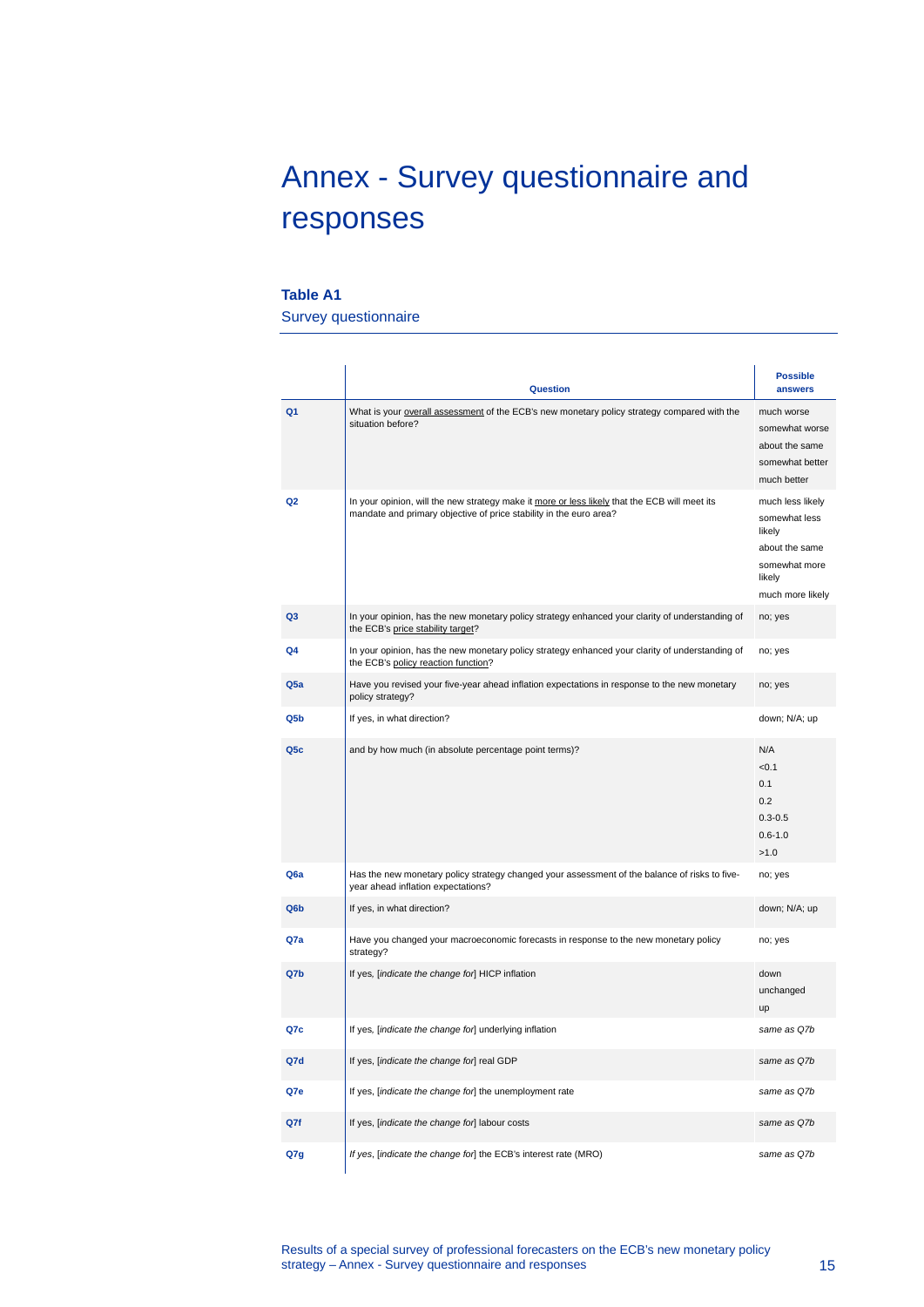| Q7h  | If yes, [indicate the change for] forward guidance                                                                                                                                                                        | shorter<br>unchanged<br>longer                                                                     |
|------|---------------------------------------------------------------------------------------------------------------------------------------------------------------------------------------------------------------------------|----------------------------------------------------------------------------------------------------|
| Q7i  | If yes, [indicate the change for] asset purchases                                                                                                                                                                         | same as Q7b                                                                                        |
| Q7j  | If yes, [indicate the change for] longer-term refinancing operations (LTROs)                                                                                                                                              | same as Q7b                                                                                        |
| Q7k  | If yes, [indicate the change for] the euro exchange rate                                                                                                                                                                  | down<br>(depreciation)<br>unchanged<br>up (appreciation)                                           |
| Q8a1 | [Respondent's opinion on the importance of] "move away from 'below, but close to, 2%' to '2%"                                                                                                                             | largely irrelevant<br>somewhat<br>irrelevant<br>neutral<br>somewhat<br>important<br>very important |
| Q8a2 | [Respondent's opinion on whether the strategy is improved by] "move away from 'below, but<br>close to, 2%' to '2%"                                                                                                        | much worse<br>somewhat worse<br>about the same<br>somewhat better<br>much better                   |
| Q8b1 | [Respondent's opinion on the importance of] "explicit reference to symmetry in the 2% inflation<br>target"                                                                                                                | same as Q8a1                                                                                       |
| Q8b2 | [Respondent's opinion on whether the strategy is improved by] "explicit reference to symmetry in<br>the 2% inflation target"                                                                                              | same as Q8a2                                                                                       |
| Q8c1 | [Respondent's opinion on the importance of] "confirmation of medium-term orientation"                                                                                                                                     | same as Q8a1                                                                                       |
| Q8c2 | [Respondent's opinion on whether the strategy is improved by] "confirmation of medium-term<br>orientation"                                                                                                                | same as Q8a2                                                                                       |
| Q8d1 | [Respondent's opinion on the importance of] "HICP remaining appropriate index for quantifying<br>the price stability objective"                                                                                           | same as Q8a1                                                                                       |
| Q8d2 | [Respondent's opinion on whether the strategy is improved by] "HICP remaining appropriate<br>index for quantifying the price stability objective"                                                                         | same as Q8a2                                                                                       |
| Q8e1 | [Respondent's opinion on the importance of] "recommendation of roadmap to include owner-<br>occupied housing in the HICP"                                                                                                 | same as Q8a1                                                                                       |
| Q8e2 | [Respondent's opinion on whether the strategy is improved by] "recommendation of roadmap to<br>include owner-occupied housing in the HICP"                                                                                | same as Q8a2                                                                                       |
| Q8f1 | [Respondent's opinion on the importance of] "proportionality assessment"                                                                                                                                                  | same as Q8a1                                                                                       |
| Q8f2 | [Respondent's opinion on whether the strategy is improved by] "proportionality assessment"                                                                                                                                | same as Q8a2                                                                                       |
| Q8g1 | [Respondent's opinion on the importance of] "especially forceful or persistent monetary policy<br>measures when close to effective lower bound (ELB)"                                                                     | same as Q8a1                                                                                       |
| Q8g2 | [Respondent's opinion on whether the strategy is improved by] "especially forceful or persistent<br>monetary policy measures when close to effective lower bound (ELB)"                                                   | same as Q8a2                                                                                       |
| Q8h1 | [Respondent's opinion on the importance of] "statement that primary monetary policy instrument<br>is the set of ECB policy rates"                                                                                         | same as Q8a1                                                                                       |
| Q8h2 | [Respondent's opinion on whether the strategy is improved by] "statement that primary monetary<br>policy instrument is the set of ECB policy rates"                                                                       | same as Q8a2                                                                                       |
| Q8i1 | [Respondent's opinion on the importance of] "statement that other instruments (forward<br>quidance, asset purchases and longer-term refinancing operations) will remain an integral part of<br>toolkit"                   | same as Q8a1                                                                                       |
| Q8i2 | [Respondent's opinion on whether the strategy is improved by] "statement that other instruments<br>(forward guidance, asset purchases and longer-term refinancing operations) will remain an<br>integral part of toolkit" | same as Q8a2                                                                                       |
| Q8j1 | [Respondent's opinion on the importance of] "adoption of climate-related action plan"                                                                                                                                     | same as Q8a1                                                                                       |
| Q8j2 | [Respondent's opinion on whether the strategy is improved by] "adoption of climate-related action<br>plan"                                                                                                                | same as Q8a2                                                                                       |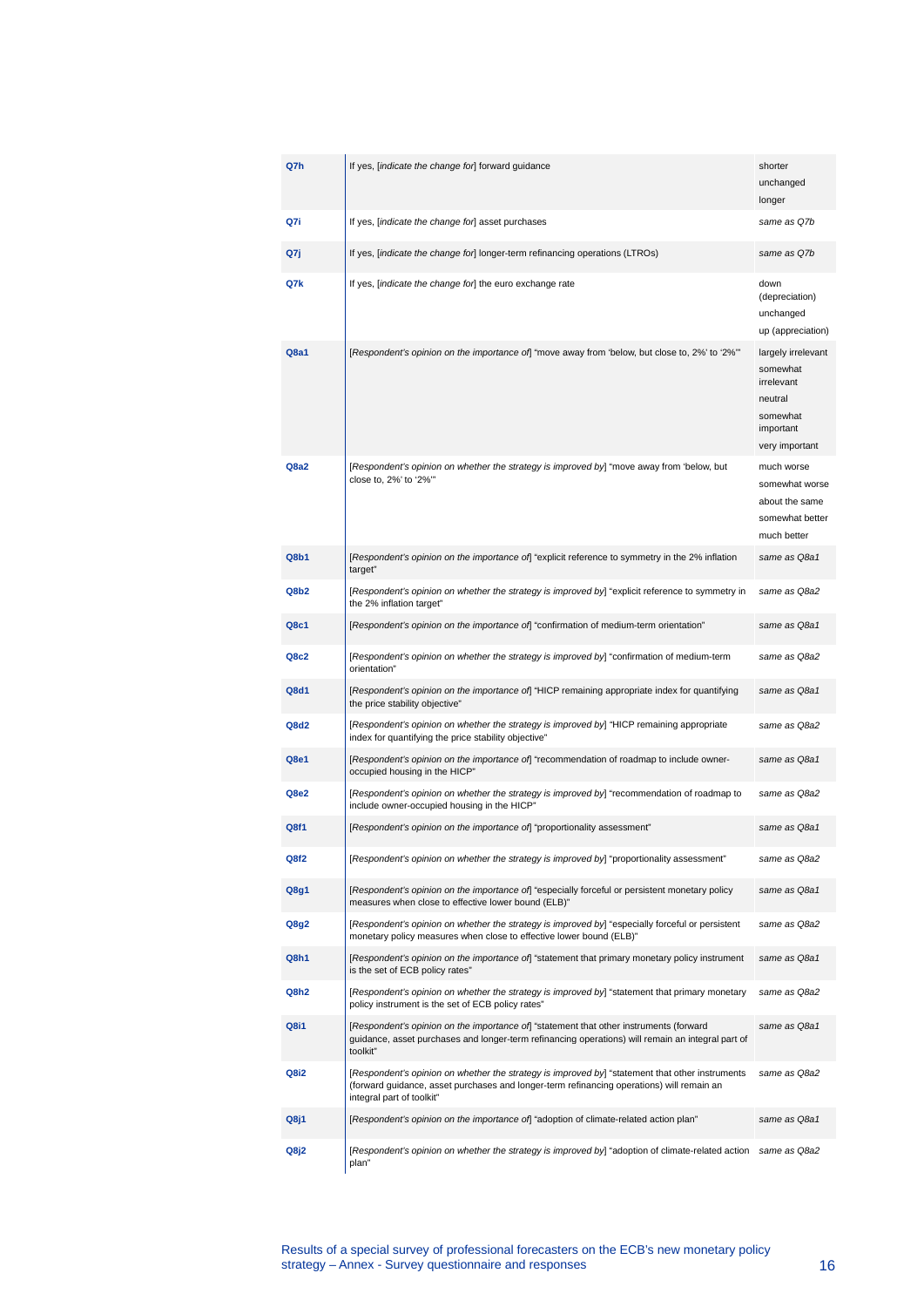| Q8k1            | [Respondent's opinion on the importance of] "analytical framework (from two-pillar to integrated<br>assessment of economic and monetary and financial analysis)"                                                                                                                                                                                     | same as Q8a1                                    |
|-----------------|------------------------------------------------------------------------------------------------------------------------------------------------------------------------------------------------------------------------------------------------------------------------------------------------------------------------------------------------------|-------------------------------------------------|
| Q8k2            | [Respondent's opinion on whether the strategy is improved by] "analytical framework (from two-<br>pillar to integrated assessment of economic and monetary and financial analysis)"                                                                                                                                                                  | same as Q8a2                                    |
| Q811            | [Respondent's opinion on the importance of] "communication"                                                                                                                                                                                                                                                                                          | same as Q8a1                                    |
| Q812            | [Respondent's opinion on whether the strategy is improved by] "communication"                                                                                                                                                                                                                                                                        | same as Q8a2                                    |
| Q8m1            | [Respondent's opinion on the importance of] "statement that 'Without prejudice to the price<br>stability objective, the Eurosystem shall support the general economic policies in the EU with a<br>view to contributing to the achievement of the Union's objectives as laid down in Article 3 of the<br>Treaty on European Union"                   | same as Q8a1                                    |
| Q8m2            | [Respondent's opinion on whether the strategy is improved by] "statement that 'Without prejudice<br>to the price stability objective, the Eurosystem shall support the general economic policies in the<br>EU with a view to contributing to the achievement of the Union's objectives as laid down in Article<br>3 of the Treaty on European Union" | same as Q8a2                                    |
| Q8n1            | [Respondent's opinion on the importance of] "statement that 'The Eurosystem shall also<br>contribute to the smooth conduct of policies pursued by the competent authorities relating to the<br>prudential supervision of credit institutions and the stability of the financial system."                                                             | same as Q8a1                                    |
| Q8n2            | [Respondent's opinion on whether the strategy is improved by] "statement that 'The Eurosystem<br>shall also contribute to the smooth conduct of policies pursued by the competent authorities<br>relating to the prudential supervision of credit institutions and the stability of the financial<br>system.""                                       | same as Q8a2                                    |
| Q <sub>9a</sub> | What is your understanding of the medium-term horizon?                                                                                                                                                                                                                                                                                               | open-ended<br>answers<br>(in years)             |
| Q9b             | What is your understanding of the long term (steady-state)?                                                                                                                                                                                                                                                                                          | open-ended<br>answers<br>(in years)             |
| Q10a            | When the criterion (i.e. with high quality, monthly frequency and sufficient timeliness) for the<br>fourth stage of the roadmap for including owner-occupied housing in the HICP is satisfied, how<br>will this likely impact the level of your longer-term inflation expectations?                                                                  | decrease<br>no change<br>increase<br>don't know |
| Q10b            | When the criterion (i.e. with high quality, monthly frequency and sufficient timeliness) for the<br>fourth stage of the roadmap for including owner-occupied housing in the HICP is satisfied, how<br>will this likely impact the uncertainty surrounding your longer-term inflation expectations?                                                   | same as Q10a                                    |
| Q11             | What, in your opinion, are the key aspects/dimensions of the new monetary policy strategy?                                                                                                                                                                                                                                                           | open-ended<br>answers                           |
| Q12             | What, in your opinion, are improvements or positive aspects?                                                                                                                                                                                                                                                                                         | open-ended<br>answers                           |
| Q13             | What, in your opinion, are negative or missing aspects?                                                                                                                                                                                                                                                                                              | open-ended<br>answers                           |
|                 |                                                                                                                                                                                                                                                                                                                                                      |                                                 |

Note: for questions 7b-7k the same question was asked for four horizons: (i) up to one year ahead, (ii) one to two years ahead, (iii) three to four years ahead and (iv) five or more years ahead.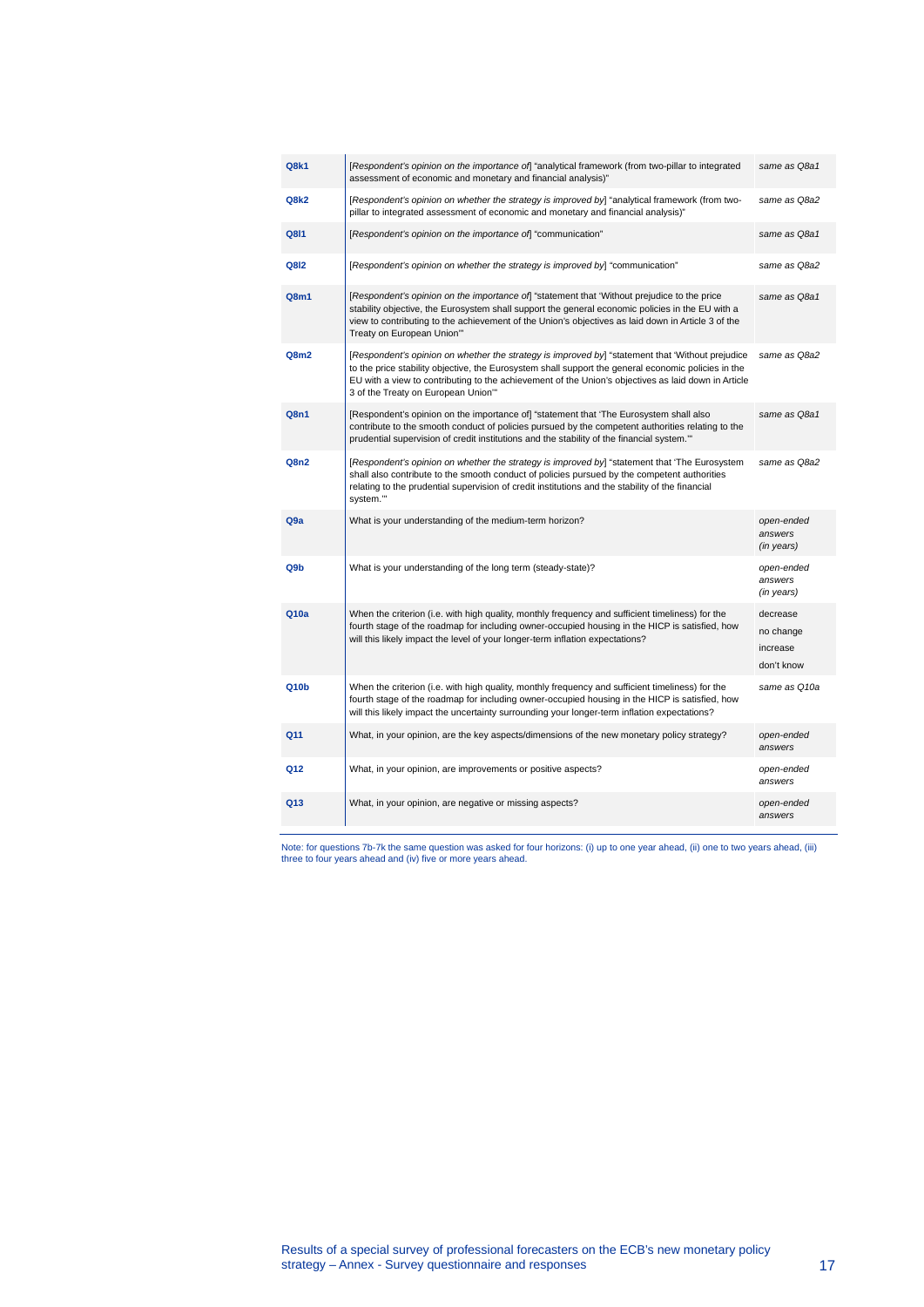### **Table A2**

### Summary of responses to Questions 1-6

| Q1: What is your overall assessment<br>of the ECB's new monetary policy                                  | Much<br>worse       | Somewhat<br>worse | <b>About the</b><br>same | Somewhat<br>better | Much<br>better      | PB         | N    |
|----------------------------------------------------------------------------------------------------------|---------------------|-------------------|--------------------------|--------------------|---------------------|------------|------|
| strategy compared with the situation<br>before?                                                          | $\mathbf 0$         | 3                 | 9                        | 30                 | 9                   |            | 51   |
|                                                                                                          | 0%                  | 6%                | 18%                      | 59%                | 18%                 | $+45%$     | 100% |
| Q2: Will the new strategy make it<br>more or less likely that the ECB will                               | Much less<br>likely | Less likely       | <b>About the</b><br>same | <b>More likely</b> | Much more<br>likely | PB         | N    |
| meet its mandate and primary<br>objective of price stability in the euro                                 | 0                   | 3                 | 28                       | 18                 | $\overline{2}$      |            | 51   |
| area?                                                                                                    | 0%                  | 6%                | 55%                      | 35%                | 4%                  | 19%        | 100% |
| Q3: Has the new monetary policy<br>strategy enhanced your clarity of<br>understanding of the ECB's price | No                  | Yes               |                          |                    |                     |            | N    |
|                                                                                                          | 12                  | 39                |                          |                    |                     |            | 51   |
| stability target?                                                                                        | 24%                 | 76%               |                          |                    |                     |            | 100% |
| Q4: Has the new monetary policy                                                                          | <b>No</b>           | Yes               |                          |                    |                     |            | N    |
| strategy enhanced your clarity of<br>understanding of the ECB's policy                                   | 24                  | 27                |                          |                    |                     |            | 51   |
| reaction function?                                                                                       | 47%                 | 53%               |                          |                    |                     |            | 100% |
| Q5a: Have you revised your five-year                                                                     | <b>No</b>           | <b>Yes</b>        |                          |                    |                     |            | N    |
| ahead inflation expectations in<br>response to the new monetary policy                                   | 32                  | 18                |                          |                    |                     |            | 50   |
| strategy?                                                                                                | 64%                 | 36%               |                          |                    |                     |            | 100% |
| Q5b: If yes, in what direction?                                                                          | Down                | N/A               | Up                       |                    |                     |            | N    |
|                                                                                                          | $\mathbf 0$         | $\mathbf{1}$      | 17                       |                    |                     |            | 18   |
|                                                                                                          | 0%                  | 6%                | 94%                      |                    |                     |            | 100% |
| Q5c: And by how much (in absolute                                                                        | N/A                 | < 0.1             | 0.1                      | 0.2                | $0.3 - 0.5$         | $\geq 0.6$ | N    |
| percentage point terms)?                                                                                 | $\overline{2}$      | $\mathbf 0$       | 12                       | 3                  | $\mathbf{1}$        | 0          | 18   |
|                                                                                                          | 11%                 | 0%                | 67%                      | 17%                | 6%                  | 0%         | 100% |
| Q6a: Has the new monetary policy                                                                         | <b>No</b>           | Yes               |                          |                    |                     |            | N    |
| strategy changed your assessment<br>of the balance of risks to five-year                                 | 27                  | 23                |                          |                    |                     |            | 50   |
| ahead inflation expectations?                                                                            | 54%                 | 46%               |                          |                    |                     |            | 100% |
| Q6b: If yes, in what direction?                                                                          | More down           | N/A               | More up                  |                    |                     |            | N    |
|                                                                                                          | 0                   | 1                 | 22                       |                    |                     |            | 23   |
|                                                                                                          | 0%                  | 4%                | 96%                      |                    |                     |            | 100% |
|                                                                                                          |                     |                   |                          |                    |                     |            |      |

Notes: PB: percentage balance; N: number of respondents. The percentage balance is calculated as e + (d/2) - (b/2) - a (where, for<br>example, e = much better, d = somewhat better, b = somewhat worse and a = much worse).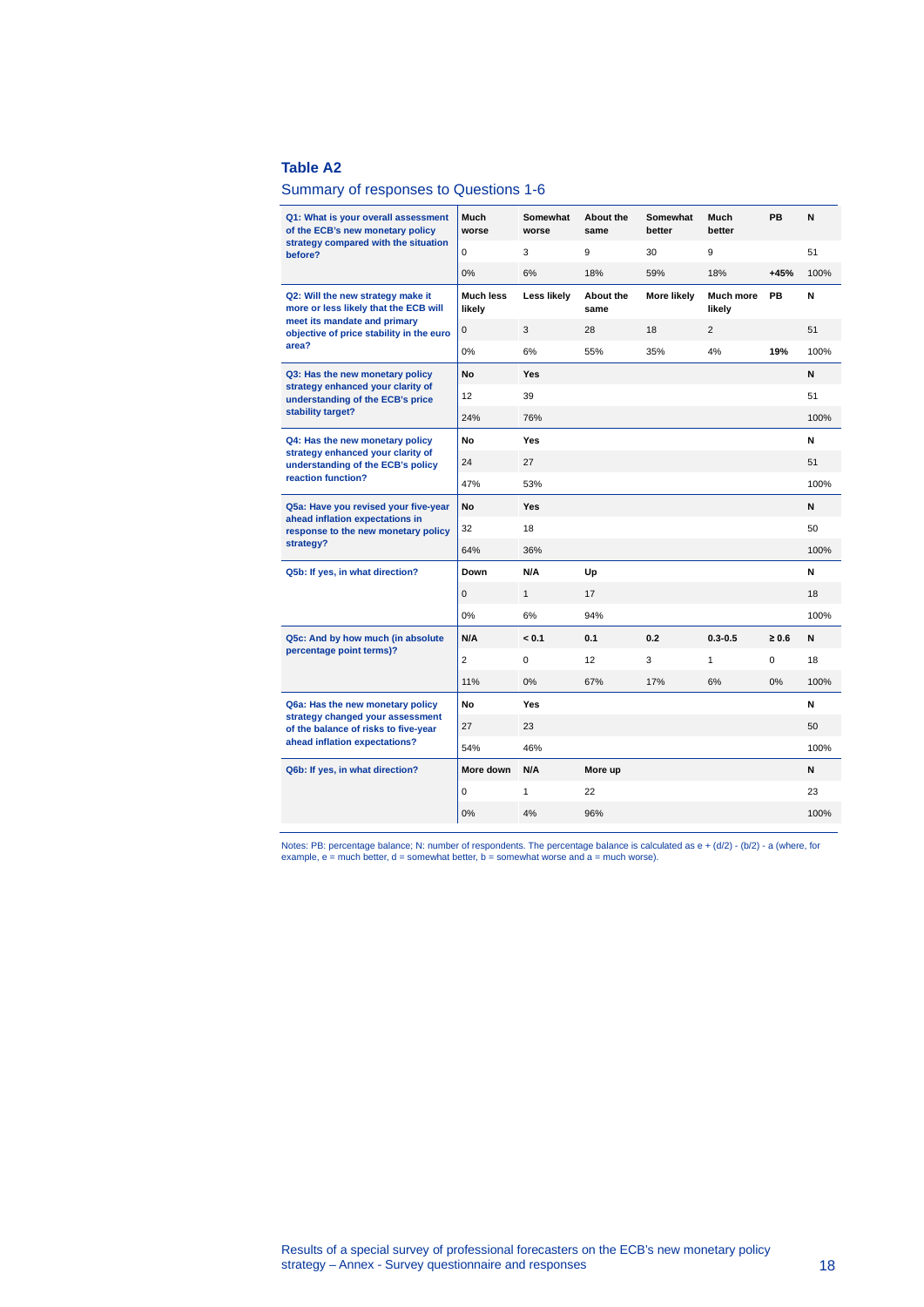### Summary of responses to Question 7

| Q7a: Have you changed your<br>macroeconomic forecasts in response to | <b>No</b> | Yes | N    |
|----------------------------------------------------------------------|-----------|-----|------|
| the new monetary policy strategy?                                    | 33        |     | 50   |
|                                                                      | 66%       | 34% | 100% |

#### **If yes, please indicate for each variable/assumption and horizon:**

|                                               |                |              | Up to one year ahead |      | One to two years ahead |                |                |      |
|-----------------------------------------------|----------------|--------------|----------------------|------|------------------------|----------------|----------------|------|
|                                               | <b>Down</b>    | Unchanged Up |                      | N    | <b>Down</b>            | Unchanged Up   |                | N    |
| Q7b: HICP<br>inflation                        | $\mathbf 0$    | 14           | $\mathbf{1}$         | 15   | $\mathbf{0}$           | 8              | $\overline{7}$ | 15   |
|                                               | 0%             | 93%          | 7%                   | 100% | 0%                     | 53%            | 47%            | 100% |
| Q7c:<br><b>Underlying</b><br><b>inflation</b> | $\mathbf 0$    | 14           | $\mathbf{1}$         | 15   | $\mathbf{1}$           | $\overline{7}$ | $\overline{7}$ | 15   |
|                                               | 0%             | 93%          | 7%                   | 100% | 7%                     | 47%            | 47%            | 100% |
| Q7d: Real<br><b>GDP</b>                       | $\pmb{0}$      | 15           | $\mathbf 0$          | 15   | $\mathbf 0$            | 12             | 3              | 15   |
|                                               | 0%             | 100%         | 0%                   | 100% | 0%                     | 80%            | 20%            | 100% |
| Q7e:<br><b>Unemployme</b><br>nt rate          | $\pmb{0}$      | 15           | $\pmb{0}$            | 15   | 3                      | 12             | $\pmb{0}$      | 15   |
|                                               | 0%             | 100%         | 0%                   | 100% | 20%                    | 80%            | 0%             | 100% |
| Q7f: Labour<br>costs                          | $\pmb{0}$      | 13           | $\mathbf{1}$         | 14   | $\mathsf 0$            | 10             | $\overline{4}$ | 14   |
|                                               | 0%             | 93%          | 7%                   | 100% | 0%                     | 71%            | 29%            | 100% |
| Q7g: ECB's<br><b>MRO</b> rate                 | $\mathbf{1}$   | 14           | $\mathbf 0$          | 15   | $\overline{4}$         | 12             | $\mathbf 0$    | 16   |
|                                               | 7%             | 93%          | 0%                   | 100% | 25%                    | 75%            | 0%             | 100% |
| Q7h: Forward<br>guidance                      | $\mathbf{0}$   | 9            | 5                    | 14   | $\mathbf{1}$           | 8              | $\overline{4}$ | 13   |
|                                               | 0%             | 64%          | 36%                  | 100% | 8%                     | 62%            | 31%            | 100% |
| Q7i: Asset<br>purchases                       | $\mathbf 0$    | 13           | $\overline{2}$       | 15   | $\mathbf{1}$           | 9              | 6              | 16   |
|                                               | 0%             | 87%          | 13%                  | 100% | 6%                     | 56%            | 38%            | 100% |
| Q7j: LTROs                                    | $\mathbf 0$    | 14           | $\mathbf{1}$         | 15   | $\mathbf{0}$           | 12             | 3              | 15   |
|                                               | 0%             | 93%          | 7%                   | 100% | $0\%$                  | 80%            | 20%            | 100% |
| Q7k: euro<br>exchange<br>rate                 | $\overline{2}$ | 12           | $\mathbf 0$          | 14   | 3                      | 11             | $\mathbf{0}$   | 14   |
|                                               | 14%            | 86%          | 0%                   | 100% | 21%                    | 79%            | 0%             | 100% |

Note: For Question 7h (forward guidance) the possible answers are "shorter" (represented by "down"), "unchanged" and "longer"<br>(represented by "up"); for Question 7k "down" represents depreciation and "up" appreciation.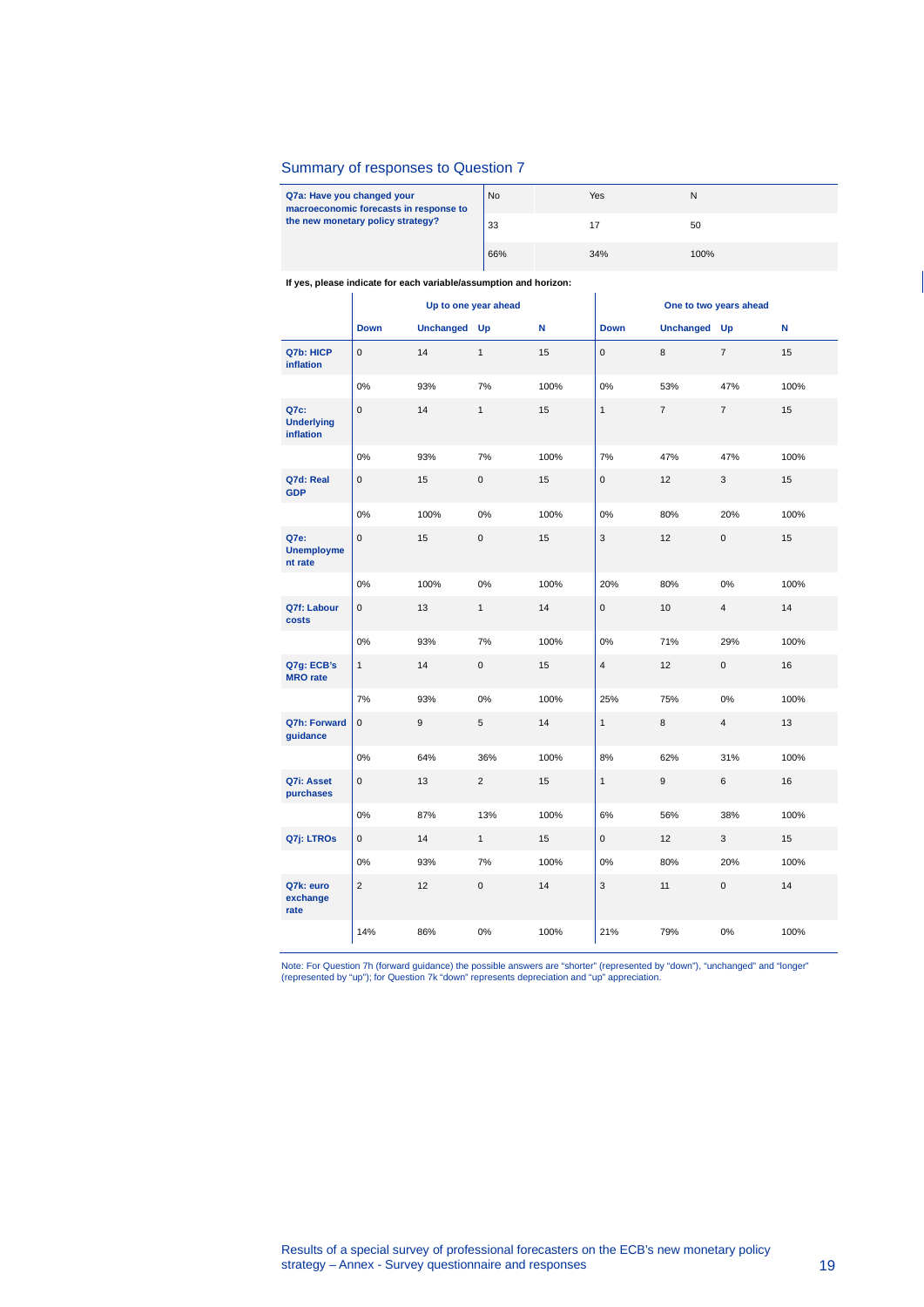## **If yes, please indicate for each variable/assumption and horizon:**

|                                        |                     |              | Three to four years ahead |      |                |                | Five or more years ahead |      |
|----------------------------------------|---------------------|--------------|---------------------------|------|----------------|----------------|--------------------------|------|
|                                        | <b>Down</b>         | Unchanged Up |                           | N    | <b>Down</b>    | Unchanged Up   |                          | N    |
| Q7b: HICP<br>inflation                 | $\mathsf{O}\xspace$ | 5            | 9                         | 14   | $\mathbf 0$    | $\overline{4}$ | 10                       | 14   |
|                                        | 0%                  | 36%          | 64%                       | 100% | 0%             | 29%            | 71%                      | 100% |
| Q7c:<br><b>Underlying</b><br>inflation | $\mathsf 0$         | 5            | 9                         | 14   | $\mathbf 0$    | 5              | 9                        | 14   |
|                                        | 0%                  | 36%          | 64%                       | 100% | 0%             | 36%            | 64%                      | 100% |
| Q7d: Real<br><b>GDP</b>                | $\mathsf 0$         | 12           | $\overline{2}$            | 14   | $\mathbf 0$    | 13             | $\mathbf{1}$             | 14   |
|                                        | 0%                  | 86%          | 14%                       | 100% | 0%             | 93%            | 7%                       | 100% |
| Q7e:<br><b>Unemployme</b><br>nt rate   | $\overline{2}$      | 12           | $\mathbf 0$               | 14   | $\mathbf{1}$   | 13             | $\mathbf 0$              | 14   |
|                                        | 14%                 | 86%          | 0%                        | 100% | 7%             | 93%            | 0%                       | 100% |
| Q7f: Labour<br>costs                   | $\mathbf{0}$        | 85           | 5                         | 13   | $\mathbf{0}$   | 8              | 5                        | 13   |
|                                        | 0%                  | 62%          | 38%                       | 100% | $0\%$          | 62%            | 38%                      | 100% |
| Q7g: ECB's<br><b>MRO</b> rate          | 8                   | 6            | 1                         | 15   | $\overline{7}$ | 6              | $\mathbf{1}$             | 14   |
|                                        | 53%                 | 40%          | 7%                        | 100% | 50%            | 43%            | 7%                       | 100% |
| <b>Q7h: Forward</b><br>guidance        | $\overline{2}$      | 6            | 5                         | 13   | $\overline{2}$ | 8              | 3                        | 13   |
|                                        | 15%                 | 46%          | 38%                       | 100% | 15%            | 62%            | 23%                      | 100% |
| Q7i: Asset<br>purchases                | $\mathsf 0$         | 10           | 5                         | 15   | $\pmb{0}$      | 11             | 3                        | 14   |
|                                        | 0%                  | 67%          | 33%                       | 100% | 0%             | 79%            | 21%                      | 0%   |
| Q7j: LTROs                             | $\mathbf{0}$        | 12           | $\overline{2}$            | 14   | $\mathbf{0}$   | 13             | $\mathbf{1}$             | 14   |
|                                        | 0%                  | 86%          | 14%                       | 100% | $0\%$          | 93%            | 7%                       | 100% |
| Q7k: euro<br>exchange<br>rate          | $\overline{4}$      | 9            | $\mathbf{0}$              | 13   | 5              | 8              | $\mathbf 0$              | 13   |
|                                        | 31%                 | 69%          | 0%                        | 100% | 38%            | 62%            | 0%                       | 100% |

i.

Notes: N: number of respondents.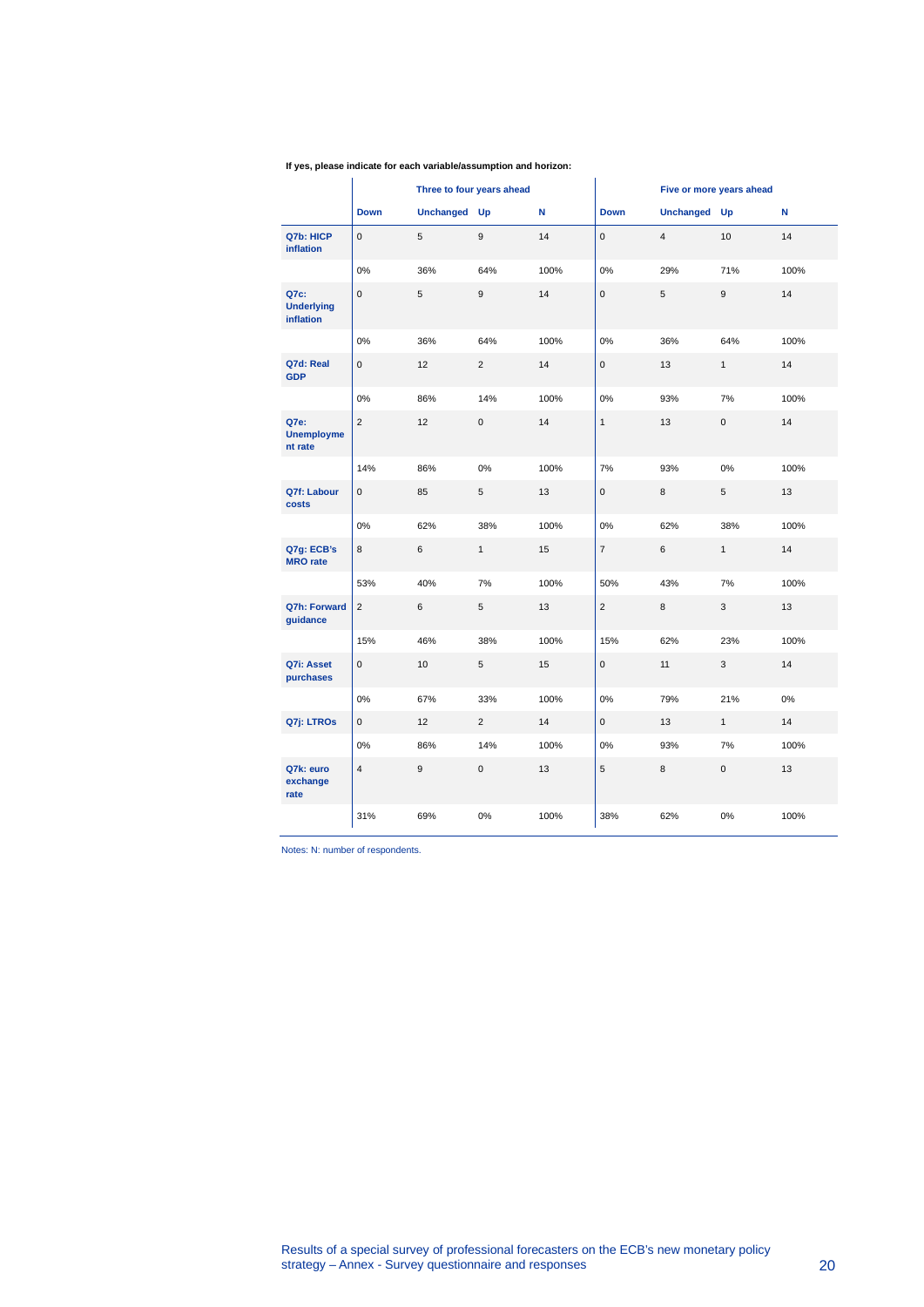## Summary of responses to Question 8

|                                     | Largely<br>irrelevant | <b>Somewhat</b><br>irrelevant | <b>Neutral</b> | <b>Somewhat</b><br>important | <b>Very important</b> | PB  | N    |
|-------------------------------------|-----------------------|-------------------------------|----------------|------------------------------|-----------------------|-----|------|
| Q8a: 2%                             | $\mathbf{1}$          | $\overline{2}$                | $\pmb{0}$      | 24                           | 21                    |     | 48   |
|                                     | 2%                    | 4%                            | 0%             | 50%                          | 44%                   | 65% | 100% |
| Q8b: symmetry                       | 0                     | $\mathbf{1}$                  | 1              | 28                           | 18                    |     | 48   |
|                                     | 0%                    | 2%                            | 2%             | 58%                          | 38%                   | 66% | 100% |
| Q8c: medium-<br>term                | $\overline{2}$        | $\mathbf{1}$                  | 16             | 20                           | 8                     |     | 47   |
|                                     | 4%                    | 2%                            | 34%            | 43%                          | 17%                   | 34% | 100% |
| Q8d: HICP                           | $\mathsf 0$           | 3                             | 26             | 10                           | 9                     |     | 48   |
|                                     | 0%                    | 6%                            | 54%            | 21%                          | 19%                   | 27% | 100% |
| Q8e: Owner-<br>occupied<br>housing  | $\mathbf{1}$          | 3                             | 8              | 26                           | $\mathsf g$           |     | 47   |
|                                     | 2%                    | 6%                            | 17%            | 55%                          | 19%                   | 42% | 100% |
| Q8f:<br><b>Proportionality</b>      | $\pmb{0}$             | 4                             | 28             | 11                           | $\overline{c}$        |     | 45   |
|                                     | 0%                    | 9%                            | 62%            | 24%                          | 4%                    | 12% | 100% |
| Q8g: forceful<br>near ELB           | 0                     | $\mathbf{1}$                  | 10             | 18                           | 17                    |     | 46   |
|                                     | 0%                    | 2%                            | 22%            | 39%                          | 37%                   | 56% | 100% |
| Q8h: Policy<br>rates primary        | $\mathbf{1}$          | $\overline{\mathbf{4}}$       | 26             | 12                           | $\overline{4}$        |     | 47   |
|                                     | 2%                    | 9%                            | 55%            | 26%                          | 9%                    | 16% | 100% |
| Q8i: Other instr.<br>in toolkit     | $\mathbf 0$           | $\mathbf{1}$                  | 14             | 21                           | 11                    |     | 47   |
|                                     | $0\%$                 | 2%                            | 30%            | 45%                          | 23%                   | 45% | 100% |
| Q8j: Climate-<br>related plan       | $\overline{2}$        | 8                             | 3              | 19                           | 15                    |     | 47   |
|                                     | 4%                    | 17%                           | 6%             | 40%                          | 32%                   | 40% | 100% |
| <b>Q8k: Analytical</b><br>framework | $\mathbf{1}$          | $\mathbf{1}$                  | 23             | 16                           | $\,6$                 |     | 47   |
|                                     | 2%                    | 2%                            | 49%            | 34%                          | 13%                   | 27% | 100% |
| Q8I:<br><b>Communication</b>        | $\mathbf{1}$          | $\mathbf{1}$                  | 24             | 9                            | 12                    |     | 47   |
|                                     | 2%                    | 2%                            | 51%            | 19%                          | 26%                   | 33% | 100% |
| Q8m: Union's<br>objectives          | $\mathbf{1}$          | $\overline{c}$                | 19             | 16                           | 8                     |     | 46   |
|                                     | 2%                    | 4%                            | 41%            | 35%                          | 17%                   | 31% | 100% |
| Q8n: Financial<br>system stability  | 0                     | $\overline{\mathbf{4}}$       | 21             | 15                           | 6                     |     | 46   |
|                                     | $0\%$                 | $9%$                          | 46%            | 33%                          | 13%                   | 25% | 100% |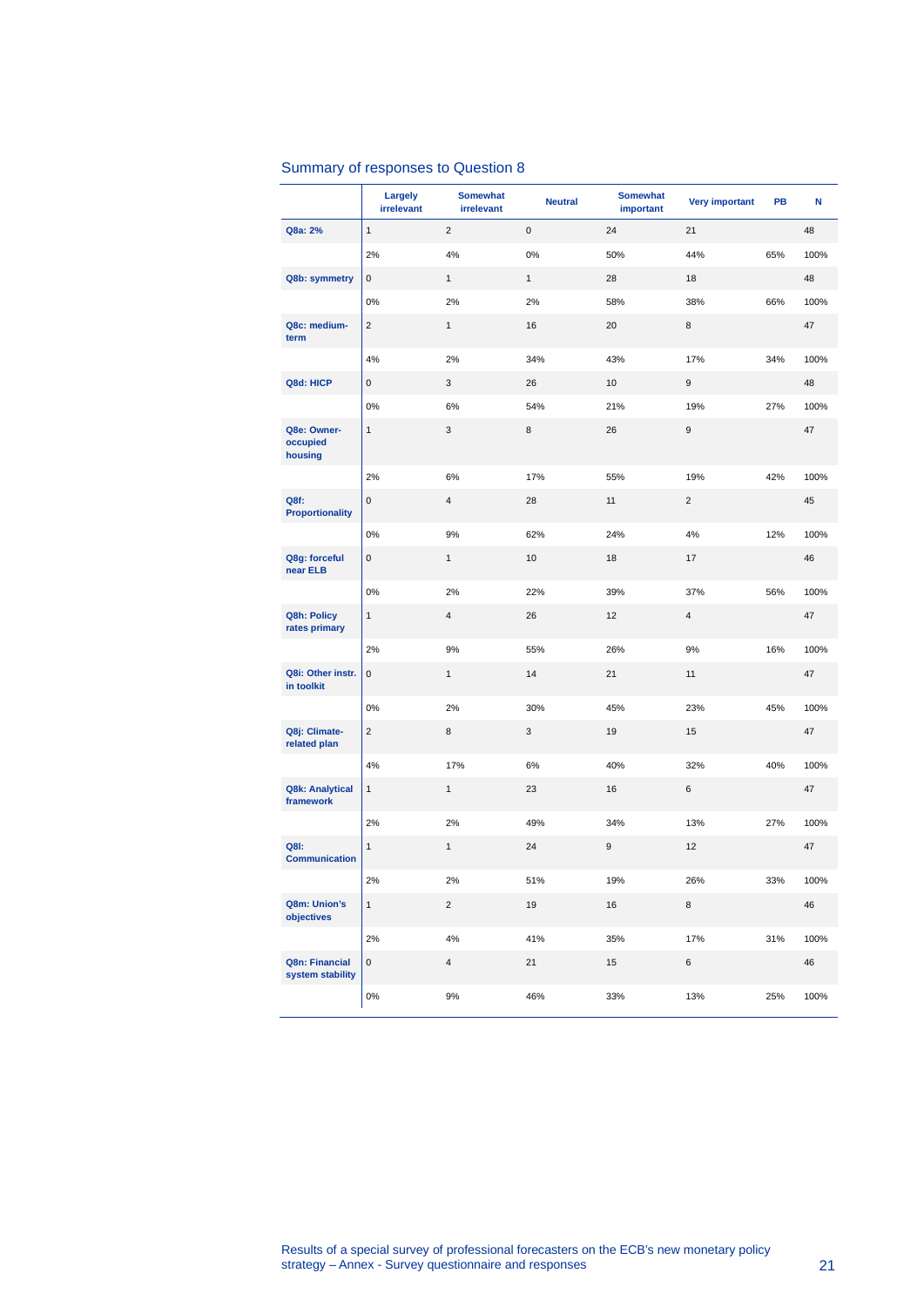|                                     | <b>Much worse</b> | <b>Somewhat</b><br>worse | <b>About the same</b> | <b>Somewhat</b><br>better | <b>Much better</b> | PB  | N    |
|-------------------------------------|-------------------|--------------------------|-----------------------|---------------------------|--------------------|-----|------|
| Q8a: 2%                             | $\pmb{0}$         | $\mathbf{1}$             | 3                     | 27                        | 14                 |     | 45   |
|                                     | 0%                | 2%                       | 7%                    | 60%                       | 31%                | 60% | 100% |
| Q8b: symmetry                       | 0                 | $\mathbf{1}$             | 3                     | 27                        | 14                 |     | 45   |
|                                     | $0\%$             | 2%                       | 7%                    | 60%                       | 31%                | 60% | 100% |
| Q8c: medium-<br>term                | 0                 | $\overline{2}$           | 28                    | 11                        | 4                  |     | 45   |
|                                     | $0\%$             | $4\%$                    | 62%                   | 24%                       | 9%                 | 19% | 100% |
| Q8d: HICP                           | 0                 | 6                        | 32                    | $\overline{7}$            | $\mathbf{1}$       |     | 46   |
|                                     | $0\%$             | 13%                      | 70%                   | 15%                       | 2%                 | 3%  | 100% |
| Q8e: Owner-<br>occupied<br>housing  | $\overline{2}$    | $\overline{7}$           | 11                    | 20                        | 5                  |     | 45   |
|                                     | 4%                | 16%                      | 24%                   | 44%                       | 11%                | 21% | 100% |
| Q8f:<br><b>Proportionality</b>      | $\mathsf 0$       | $\mathbf{1}$             | 34                    | 6                         | $\overline{2}$     |     | 43   |
|                                     | $0\%$             | 2%                       | 79%                   | 14%                       | 5%                 | 11% | 100% |
| Q8g: Forceful<br>near ELB           | 0                 | $\overline{2}$           | 14                    | 19                        | 9                  |     | 44   |
|                                     | $0\%$             | 5%                       | 32%                   | 43%                       | 20%                | 39% | 100% |
| Q8h: Policy<br>rates primary        | 0                 | $\mathbf{1}$             | 38                    | 6                         | 0                  |     | 45   |
|                                     | $0\%$             | 2%                       | 84%                   | 13%                       | 0%                 | 6%  | 100% |
| Q8i: Other instr.<br>in toolkit     | 0                 | $\mathbf{1}$             | 21                    | 18                        | 5                  |     | 45   |
|                                     | 0%                | 2%                       | 47%                   | 40%                       | 11%                | 30% | 100% |
| Q8j: Climate-<br>related plan       | 3                 | 10                       | 9                     | 17                        | 6                  |     | 45   |
|                                     | 7%                | 22%                      | 20%                   | 38%                       | 13%                | 14% | 100% |
| <b>Q8k: Analytical</b><br>framework | 0                 | 1                        | 22                    | 17                        | 5                  |     | 45   |
|                                     | 0%                | 2%                       | 49%                   | 38%                       | 11%                | 29% | 100% |
| Q8I:<br><b>Communication</b>        | $\pmb{0}$         | $\overline{2}$           | 30                    | 12                        | $\mathbf{1}$       |     | 45   |
|                                     | $0\%$             | 4%                       | 67%                   | 27%                       | 2%                 | 14% | 100% |
| Q8m: Union's<br>objectives          | 0                 | 4                        | 29                    | 11                        | 0                  |     | 44   |
|                                     | $0\%$             | 9%                       | 66%                   | 25%                       | $0\%$              | 8%  | 100% |
| Q8n: Financial<br>system stability  | 0                 | 0                        | 30                    | 13                        | $\mathbf{1}$       |     | 44   |
|                                     | $0\%$             | $0\%$                    | 68%                   | 30%                       | 2%                 | 17% | 100% |

Notes: PB: percentage balance; N: number of respondents.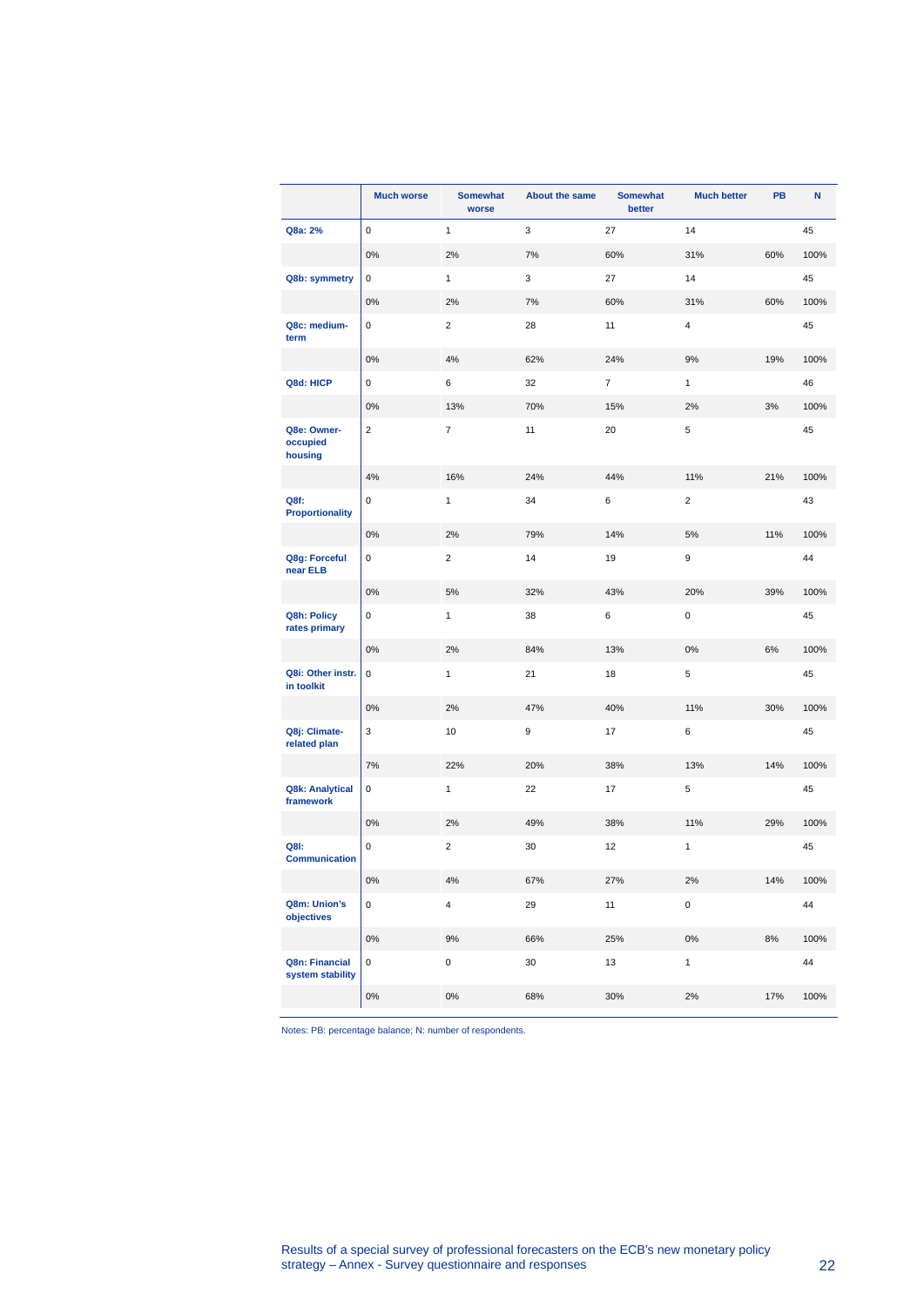### Summary of responses to Question 9

| Q9a: What is your<br>understanding of the | $\leq$ 2 years | 2-3 years  | 3-5 years  | > 5 years | N    |
|-------------------------------------------|----------------|------------|------------|-----------|------|
|                                           | $\overline{7}$ | 22         | 17         |           | 47   |
| medium-term horizon<br>(in years)?        | 15%            | 47%        | 36%        | 2%        | 100% |
|                                           | $\leq 5$ years | 5-10 years | > 10 years |           | N    |
|                                           |                |            |            |           |      |
| Q9b: What is your<br>understanding of the | 19             | 21         | 4          |           | 44   |
| long term (steady-<br>state) (in years)?  | 43%            | 48%        | 9%         |           | 100% |

Notes: N denotes number of respondents

Summary of responses to Question 10 "*When the criterion (i.e. with high quality, monthly frequency and sufficient timeliness) for the fourth stage of the roadmap for including owner-occupied housing in the HICP is satisfied*"

| Q10a: How will this<br>likely impact the level<br>of your longer-term<br>inflation<br>expectations? | Decrease    | No change | Increase | Don't know | N    |
|-----------------------------------------------------------------------------------------------------|-------------|-----------|----------|------------|------|
|                                                                                                     | $\Omega$    | 9         | 30       | 10         | 49   |
|                                                                                                     | 0%          | 18%       | 61%      | 20%        | 100% |
| Q10a: How will this                                                                                 |             |           |          |            |      |
|                                                                                                     | Decrease    | No change | Increase | Don't know | N    |
| likely impact the<br>uncertainty<br>surrounding your                                                | $\mathbf 0$ | 11        | 28       | 9          | 48   |

Notes: N denotes number of respondents